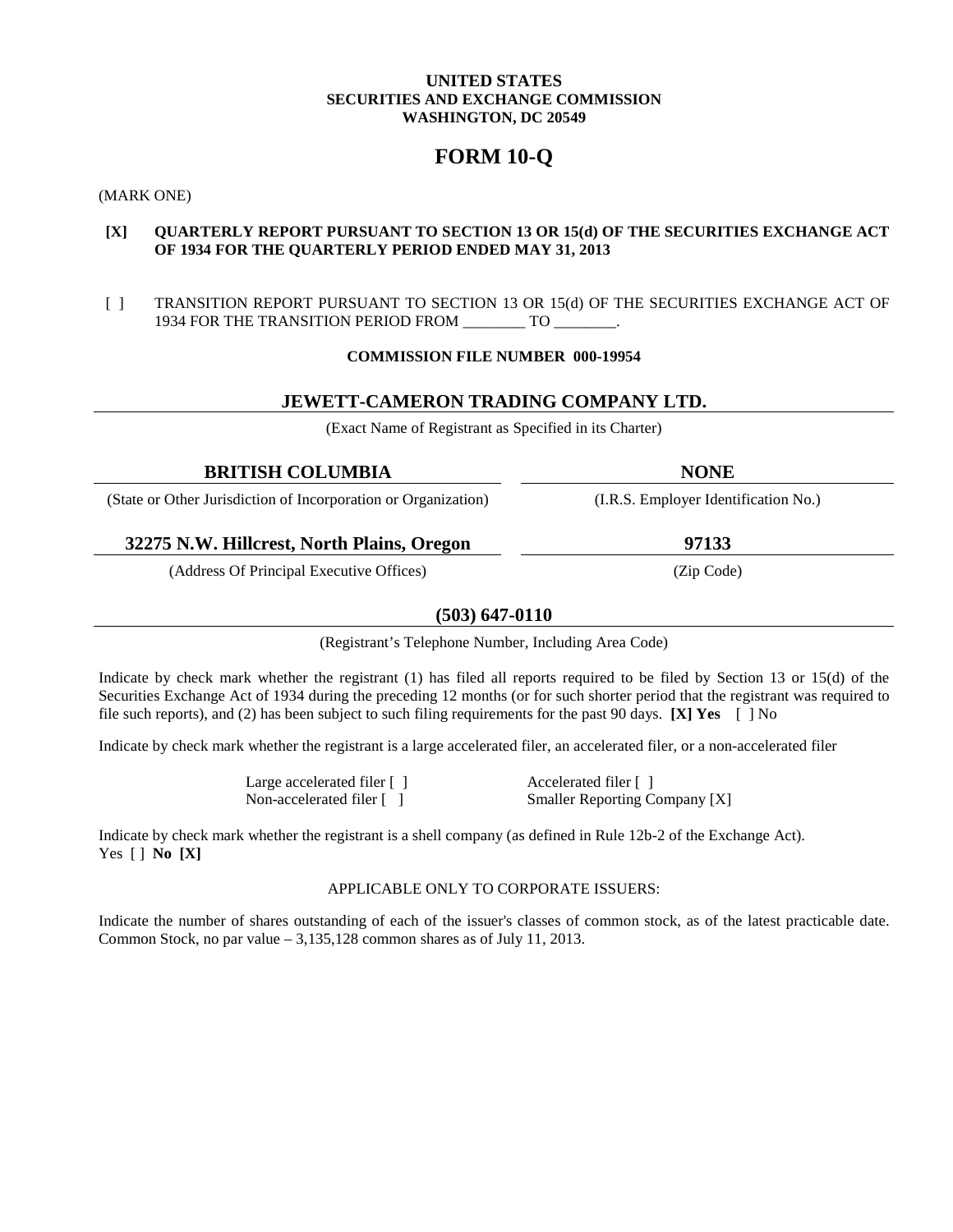# **Jewett-Cameron Trading Company Ltd.**

# **Index to Form 10-Q**

# **PART I – FINANCIAL INFORMATION**

| Item 1. | <b>Financial Statements</b>                                                                  | 3  |
|---------|----------------------------------------------------------------------------------------------|----|
| Item 2. | <b>Management's Discussion and Analysis of Financial Condition and Results of Operations</b> | 22 |
| Item 3. | <b>Quantitative and Qualitative Disclosures about Market Risk</b>                            | 26 |
| Item 4. | <b>Controls and Procedures</b>                                                               | 27 |
|         | PART II – OTHER INFORMATION                                                                  |    |
| Item 1. | <b>Legal Proceedings</b>                                                                     | 27 |
| Item 2. | <b>Unregistered Sales or Equity Securities and Use of Proceeds</b>                           | 28 |
| Item 3. | <b>Defaults Upon Senior Securities</b>                                                       | 28 |
| Item 4. | <b>Submission of Matters to a Vote of Securities Holders</b>                                 | 28 |
| Item 5. | <b>Other Information</b>                                                                     | 28 |
| Item 6. | <b>Exhibits</b>                                                                              | 28 |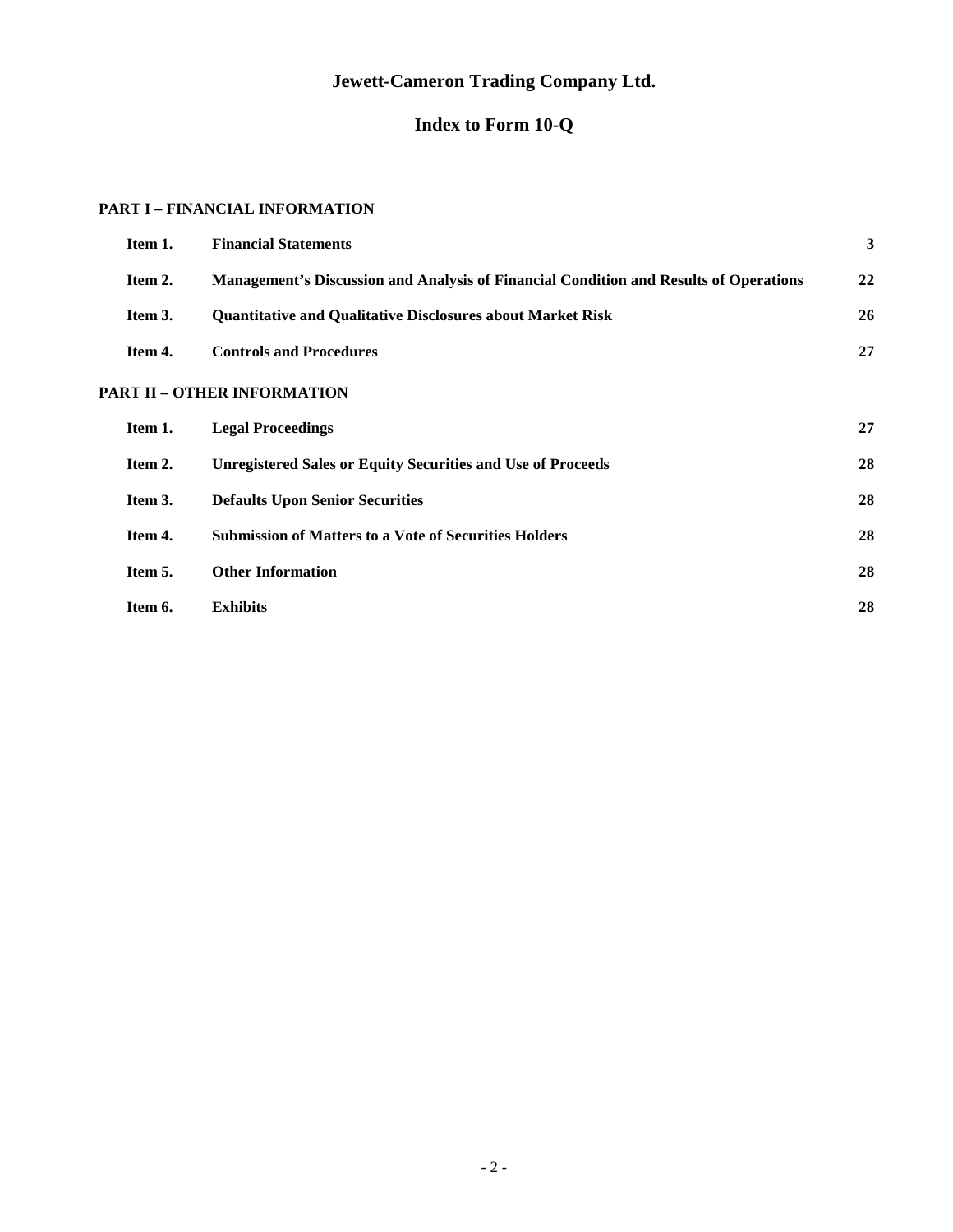# **PART 1 – FINANCIAL INFORMATION**

# **Item 1. Financial Statements**

# **JEWETT-CAMERON TRADING COMPANY LTD.**

**CONSOLIDATED FINANCIAL STATEMENTS (Expressed in U.S. Dollars) (Unaudited – Prepared by Management)**

# **MAY 31, 2013**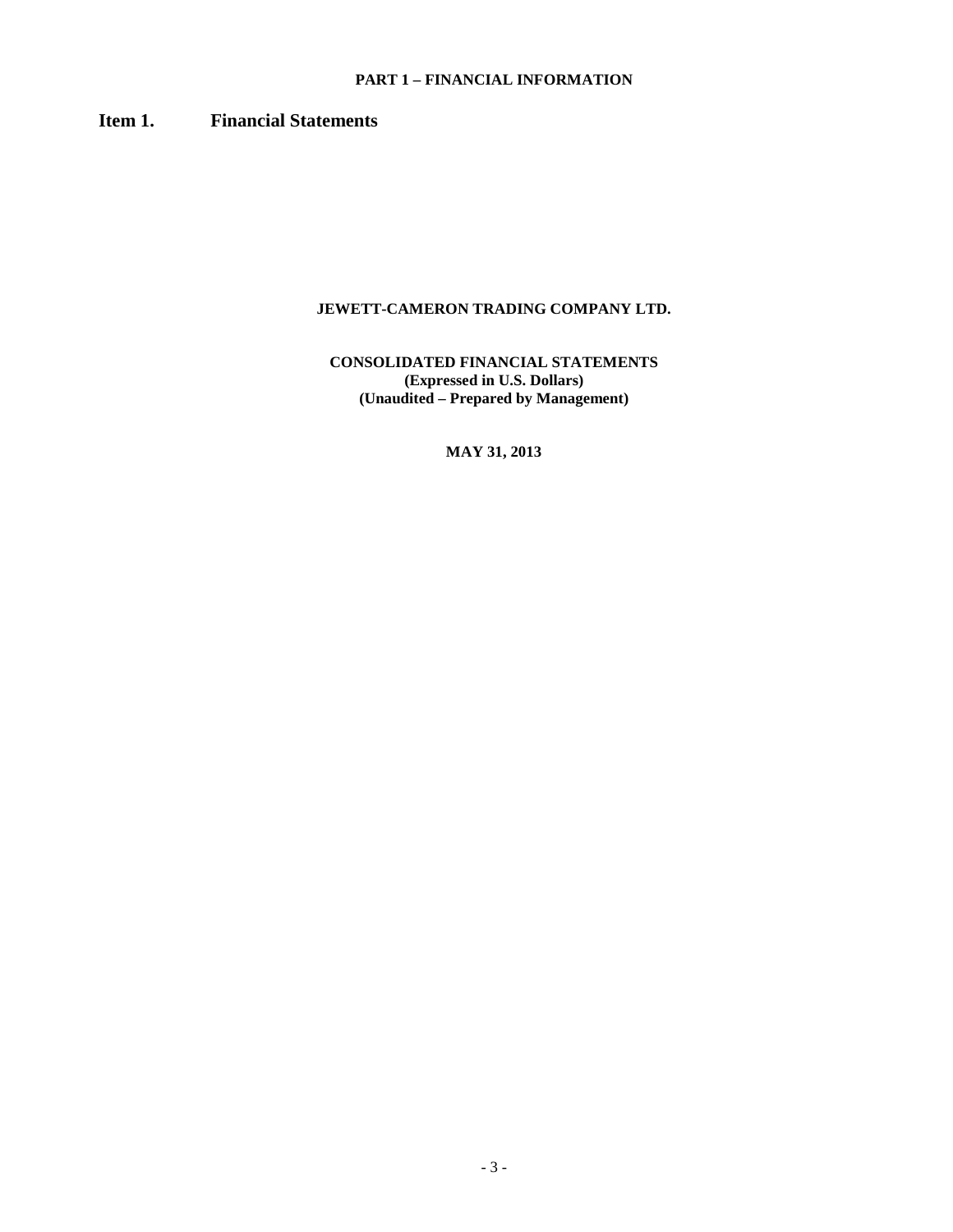# **JEWETT-CAMERON TRADING COMPANY LTD.** CONSOLIDATED BALANCE SHEETS (Expressed in U.S. Dollars) (Prepared by Management) (Unaudited)

|                                                     | May 31,<br>2013           | August 31,<br>2012 |
|-----------------------------------------------------|---------------------------|--------------------|
| <b>ASSETS</b>                                       |                           |                    |
| <b>Current assets</b>                               |                           |                    |
| Cash                                                | $\mathbb{S}$<br>7,678,879 | \$.<br>7,309,388   |
| Accounts receivable, net of allowance               |                           |                    |
| of \$0 (August 31, 2012 - \$6,509)                  | 4,820,700                 | 3,092,842          |
| Inventory, net of allowance                         |                           |                    |
| of \$139,333 (August 31, 2012 - \$139,869) (note 3) | 4,674,912                 | 7,085,389          |
| Note receivable                                     | 15,000                    | 20,000             |
| Prepaid expenses                                    | 1,890,437                 | 388,957            |
| Prepaid income taxes                                | 125,868                   |                    |
| Total current assets                                | 19,205,796                | 17,896,576         |
| <b>Property, plant and equipment, net</b> (note 4)  | 1,995,645                 | 1,997,109          |
| Intangible assets, net (note 5)                     | 384,767                   | 444,203            |
| Deferred income taxes (note 6)                      |                           | 101,573            |
| <b>Total assets</b>                                 | \$21,586,208              | \$20,439,461       |

*- Continued -*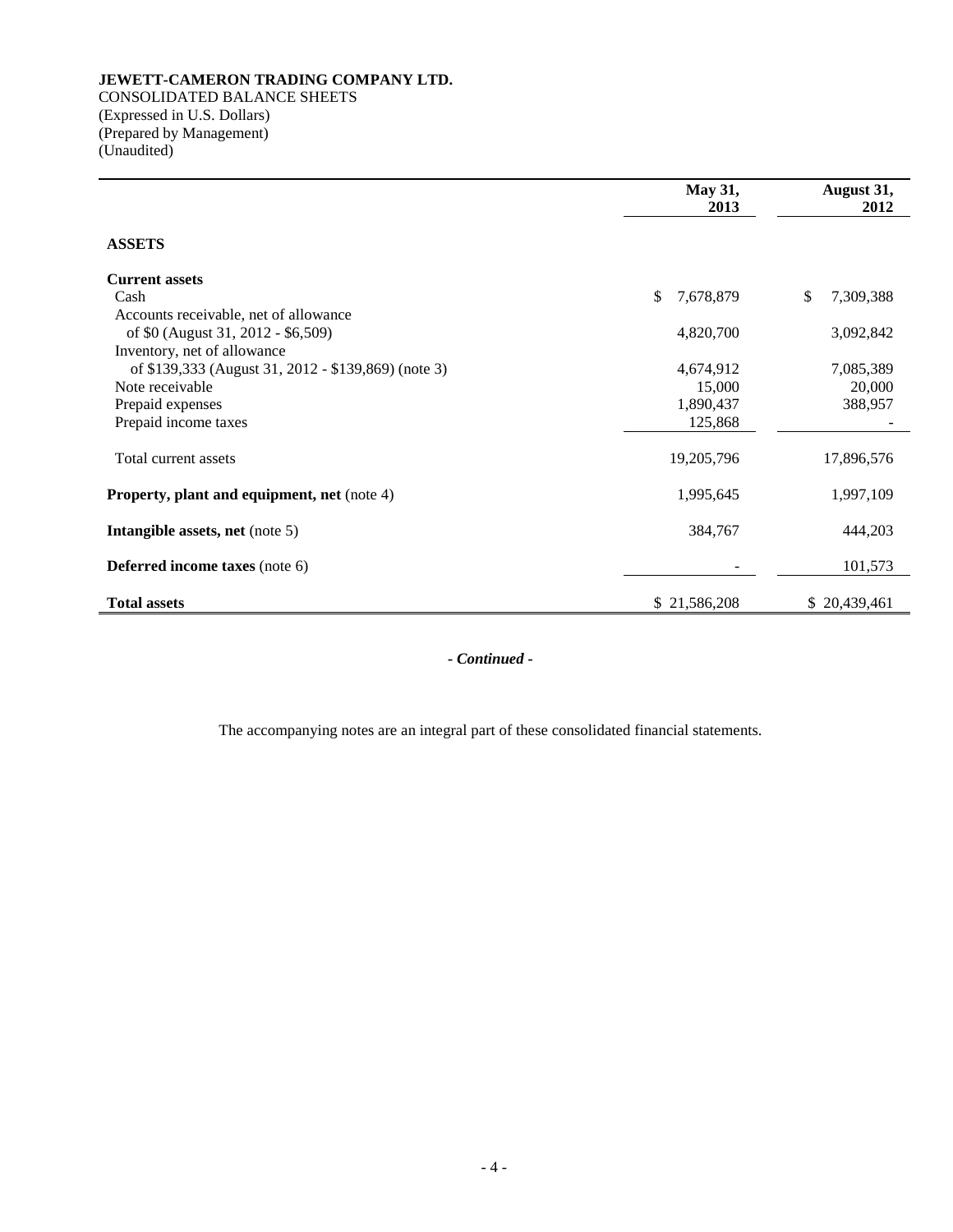# **JEWETT-CAMERON TRADING COMPANY LTD.** CONSOLIDATED BALANCE SHEETS (Expressed in U.S. Dollars) (Prepared by Management) (Unaudited)

|                                                                 | May 31,<br>2013 | August 31,<br>2012 |
|-----------------------------------------------------------------|-----------------|--------------------|
| Continued                                                       |                 |                    |
| <b>LIABILITIES AND STOCKHOLDERS' EQUITY</b>                     |                 |                    |
| <b>Current liabilities</b>                                      |                 |                    |
| Accounts payable                                                | \$<br>410,948   | \$1,577,182        |
| Litigation reserve (note $12(a)$ )                              | 150,837         | 170,819            |
| <b>Accrued liabilities</b><br>Accrued income taxes              | 1,215,732       | 1,181,067          |
|                                                                 |                 | 37,203             |
| Total current liabilities                                       | 1,777,517       | 2,966,271          |
| <b>Deferred tax liability</b> (note 6)                          | 50,444          |                    |
| <b>Total liabilities</b>                                        | 1,827,961       | 2,966,271          |
| Contingent liabilities and commitments (note 12)                |                 |                    |
| <b>Stockholders' equity</b>                                     |                 |                    |
| Capital stock (note 8)                                          |                 |                    |
| Authorized                                                      |                 |                    |
| 21,567,564 common shares, without par value                     |                 |                    |
| 10,000,000 preferred shares, without par value<br><b>Issued</b> |                 |                    |
| 3,135,128 common shares (August 31, 2012 – 3,135,942)           | 1,479,337       | 1,479,721          |
| Additional paid-in capital                                      | 600,804         | 600,804            |
| Retained earnings                                               | 17,678,106      | 15,392,665         |
| Total stockholders' equity                                      | 19,758,247      | 17,473,190         |
| Total liabilities and stockholders' equity                      | \$21,586,208    | \$20,439,461       |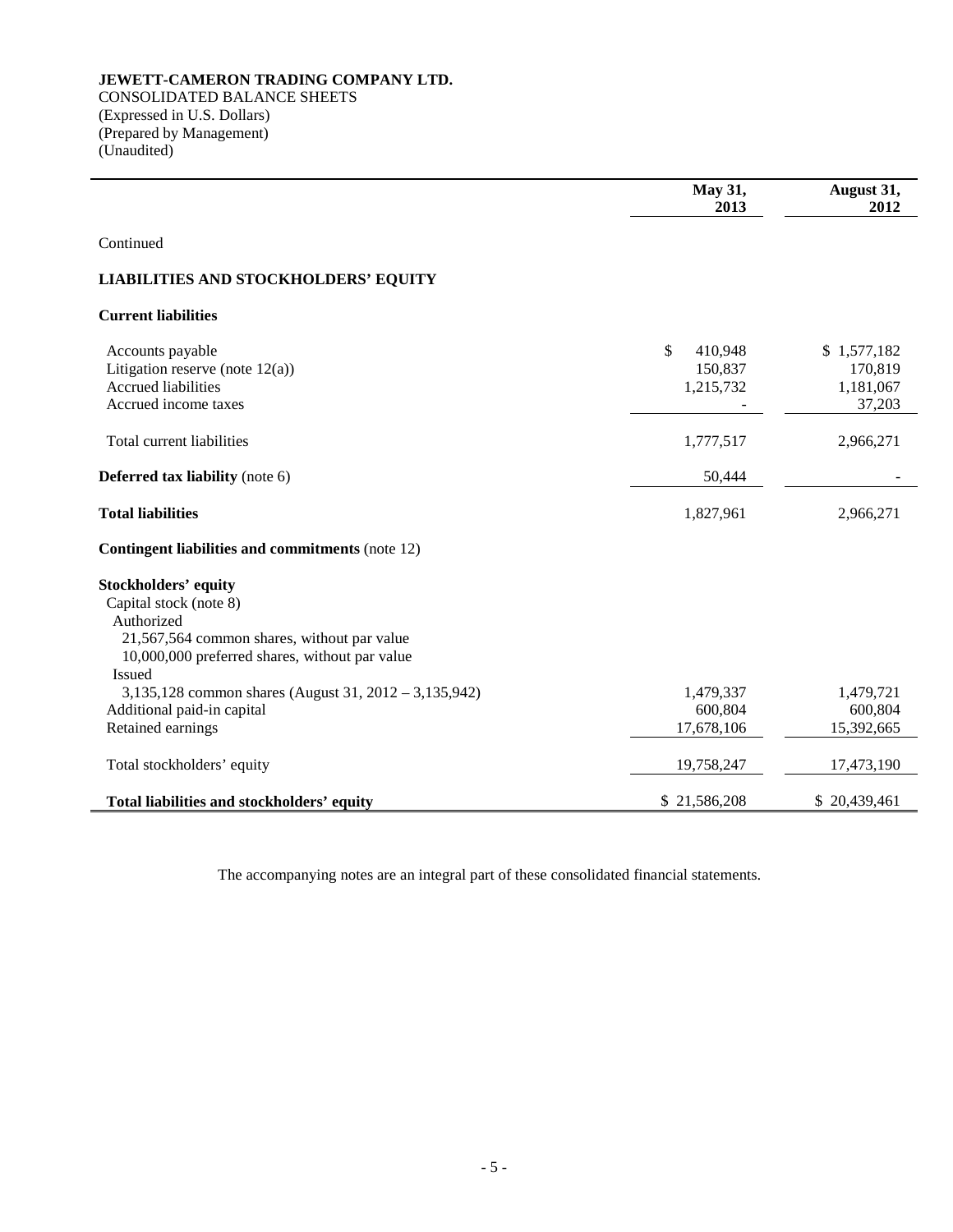# **JEWETT-CAMERON TRADING COMPANY LTD.**

# CONSOLIDATED STATEMENTS OF OPERATIONS (Expressed in U.S. Dollars)

(Prepared by Management) (Unaudited)

|                                                           | <b>Three Month Periods</b><br>to May 31, |              |                             | <b>Nine Month Periods</b><br>to May 31, |                        |               |                        |  |            |
|-----------------------------------------------------------|------------------------------------------|--------------|-----------------------------|-----------------------------------------|------------------------|---------------|------------------------|--|------------|
|                                                           | 2013                                     |              | 2012                        |                                         | 2013                   |               | 2012                   |  |            |
| <b>SALES</b>                                              | \$15,051,509                             |              | \$16,113,435                |                                         | \$38,575,738           |               | \$35,105,842           |  |            |
| <b>COST OF SALES</b>                                      | 12,021,388                               |              | 13,306,308                  |                                         | 31,114,942             |               |                        |  | 28,741,219 |
| <b>GROSS PROFIT</b>                                       | 3,030,121                                |              | 2,807,127                   |                                         | 7,460,796              |               | 6,364,623              |  |            |
| <b>OPERATING EXPENSES</b>                                 |                                          |              |                             |                                         |                        |               |                        |  |            |
| Selling, general and administrative                       |                                          |              |                             |                                         |                        |               |                        |  |            |
| expenses                                                  | 372,191                                  |              | 233,947                     |                                         | 1,176,173              |               | 1,122,892              |  |            |
| Depreciation and amortization                             | 66,735                                   |              | 61,279                      |                                         | 188,431                |               | 186,773                |  |            |
| Wages and employee benefits                               | 904,687<br>1,343,613                     |              | 955,702<br>1,250,928        |                                         | 2,658,240<br>4,022,844 |               | 2,663,388<br>3,973,053 |  |            |
|                                                           |                                          |              |                             |                                         |                        |               |                        |  |            |
| Income from operations                                    | 1,686,508                                |              | 1,556,199                   |                                         | 3,437,952              |               | 2,391,570              |  |            |
| <b>OTHER ITEMS</b><br>Gain on sale of property, plant and |                                          |              |                             |                                         |                        |               |                        |  |            |
| equipment                                                 |                                          |              |                             |                                         | 353,852                |               |                        |  |            |
| Interest and other income                                 | 6,734                                    |              | 7,234                       |                                         | 30,049                 | 7,234         |                        |  |            |
| Interest expense (note $12(a)$ )                          |                                          |              | (743)                       |                                         | (400)                  | (743)         |                        |  |            |
| Litigation income (note $12(a)$ )                         |                                          |              |                             |                                         |                        |               | 1,443,629              |  |            |
|                                                           | 6,734                                    |              | 6,491                       |                                         | 383,501                |               | 1,450,120              |  |            |
| Income before income taxes                                | 1,693,242                                |              | 1,562,690                   |                                         | 3,821,453              | 3,841,690     |                        |  |            |
| Income tax expense                                        | (674, 678)                               |              | (625, 600)<br>(1, 531, 512) |                                         |                        | (1, 552, 793) |                        |  |            |
| Net income                                                | \$<br>1,018,564                          | \$           | 937,090                     |                                         | \$2,289,941            |               | \$2,288,897            |  |            |
| Basic earnings per common share                           | \$<br>0.32                               | \$           | 0.29                        | \$                                      | 0.73                   | $\$\,$        | 0.65                   |  |            |
| Diluted earnings per common share                         | \$<br>0.32                               | $\mathbb{S}$ | 0.29                        | \$                                      | 0.73                   | \$            | 0.65                   |  |            |
| Weighted average number of common                         |                                          |              |                             |                                         |                        |               |                        |  |            |
| shares outstanding:                                       |                                          |              |                             |                                         |                        |               |                        |  |            |
| Basic                                                     | 3,135,128                                |              | 3,199,702                   |                                         | 3,135,641              |               | 3,547,718              |  |            |
| Diluted                                                   | 3,135,128                                |              | 3,199,702                   |                                         | 3,135,641              |               | 3,547,718              |  |            |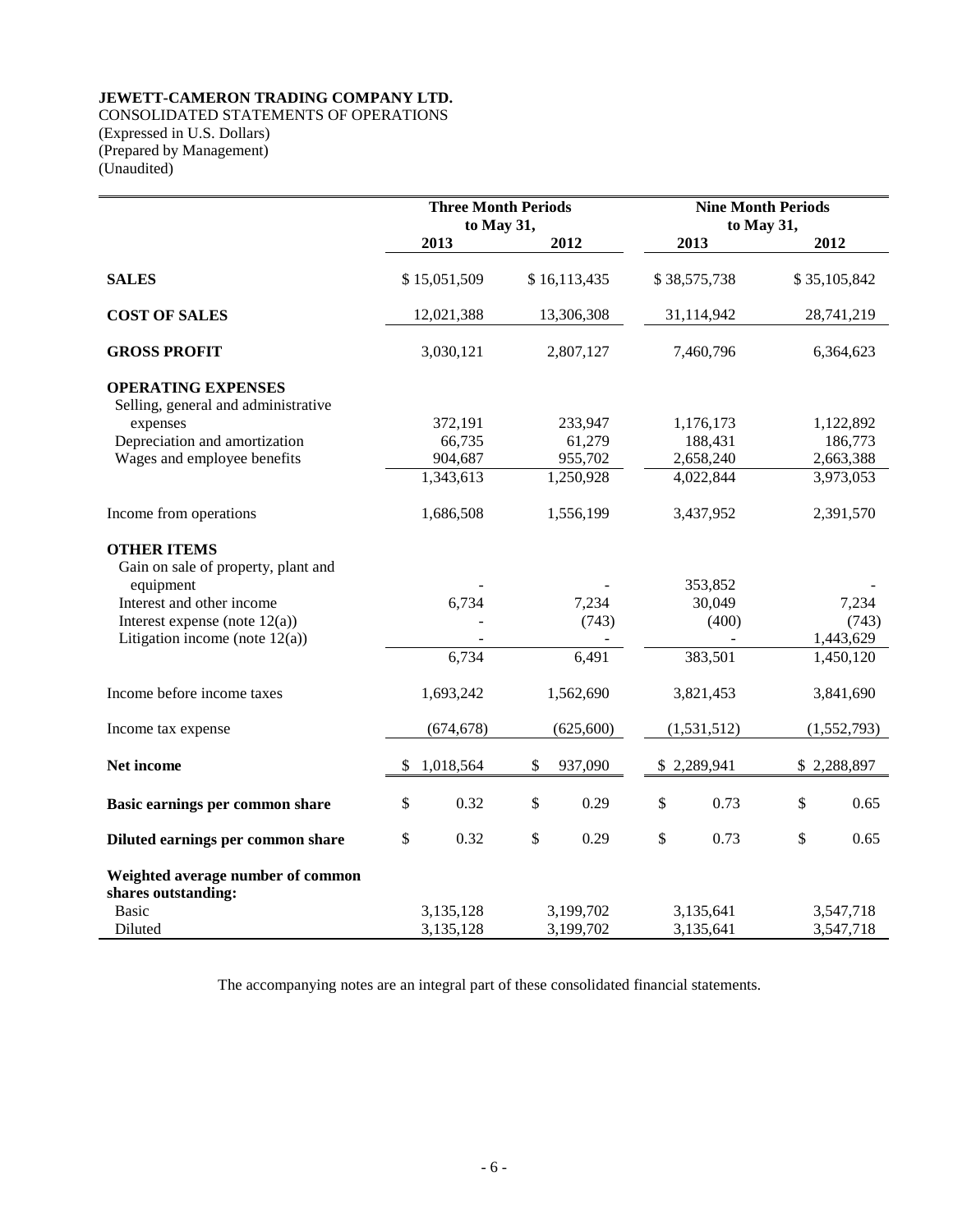# **JEWETT-CAMERON TRADING COMPANY LTD.**

# CONSOLIDATED STATEMENTS OF STOCKHOLDERS' EQUITY (Expressed in U.S. Dollars)

(Prepared by Management) (Unaudited)

| <b>Common Stock</b>                                     |                  |             |                                                      |                          |                          |  |
|---------------------------------------------------------|------------------|-------------|------------------------------------------------------|--------------------------|--------------------------|--|
|                                                         | Number of Shares | Amount      | Additional<br>paid-in<br>capital                     | Retained<br>earnings     | Total                    |  |
| <b>August 31, 2010</b>                                  | 4,623,874        | \$2,181,814 | \$600,804                                            | \$17,263,951             | 20,046,569<br>\$         |  |
| Shares repurchased and cancelled (note 9)<br>Net income | (806,960)        | (380,771)   | $\overline{\phantom{a}}$                             | (3,079,374)<br>902,394   | (3,460,145)<br>902,394   |  |
| <b>August 31, 2011</b>                                  | 3,816,914        | 1,801,043   | 600,804                                              | 15,086,971               | 17,488,818               |  |
| Shares repurchased and cancelled (note 9)<br>Net income | (680, 972)       | (321, 322)  | $\overline{\phantom{a}}$                             | (2,754,237)<br>3,059,931 | (3,075,559)<br>3,059,931 |  |
| <b>August 31, 2012</b>                                  | 3,135,942        | 1,479,721   | 600,804                                              | 15,392,665               | 17,473,190               |  |
| Shares repurchased and cancelled (note 9)<br>Net income | (814)            | (384)       | $\overline{\phantom{a}}$<br>$\overline{\phantom{a}}$ | (4,500)<br>2,289,941     | (4,884)<br>2,289,941     |  |
| May 31, 2013                                            | 3,135,128        | \$1,479,337 | \$600,804                                            | \$17,678,106             | \$19,758,247             |  |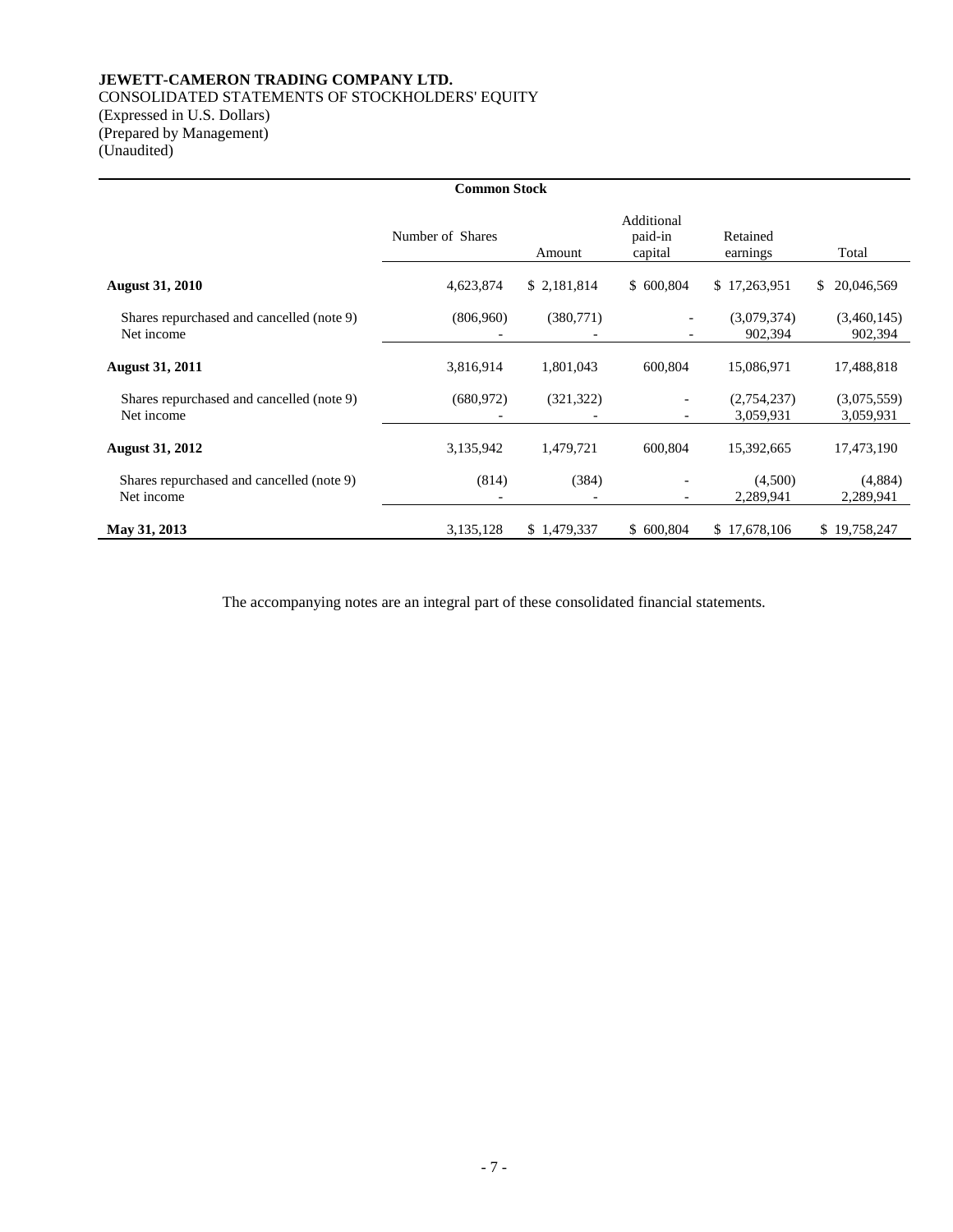# **JEWETT-CAMERON TRADING COMPANY LTD.**

CONSOLIDATED STATEMENTS OF CASH FLOWS (Expressed in U.S. Dollars) (Prepared by Management) (Unaudited)

|                                                     | <b>Three Month Periods</b><br>to May 31, |               | <b>Nine Month Periods</b><br>to May 31, |             |
|-----------------------------------------------------|------------------------------------------|---------------|-----------------------------------------|-------------|
|                                                     | 2013                                     | 2012          | 2013                                    | 2012        |
| <b>CASH FLOWS FROM OPERATING ACTIVITIES</b>         |                                          |               |                                         |             |
| Net income                                          | \$1,018,564                              | \$<br>937,090 | \$2,289,941                             | \$2,288,897 |
| Items not involving an outlay of cash:              |                                          |               |                                         |             |
| Depreciation and amortization                       | 66,735                                   | 61,279        | 188,431                                 | 186,773     |
| Gain on sale of property, plant and equipment       |                                          |               | (353, 852)                              |             |
| Deferred income tax expense                         | 594                                      | 495           | 152,017                                 | 2,052       |
| Interest income on litigation                       | (6,734)                                  |               | (19,982)                                |             |
| Changes in non-cash working capital items:          |                                          |               |                                         |             |
| (Increase) decrease in accounts receivable          | 2,474,524                                | (1,219,911)   | (1,727,858)                             | (1,276,868) |
| Decrease in inventory                               | 1,017,381                                | 1,484,917     | 2,410,477                               | 817,143     |
| (Increase) decrease in note receivable              | (15,000)                                 |               | 5,000                                   | (20,000)    |
| Increase in prepaid expenses                        | (459, 525)                               | (506, 245)    | (1,501,480)                             | (859, 629)  |
| (Increase) decrease in prepaid income taxes         | 128,084                                  |               | (125, 868)                              | 682,527     |
| Decrease in accounts payable and                    |                                          |               |                                         |             |
| accrued liabilities                                 | (835, 443)                               | (16,511)      | (1, 131, 569)                           | (1,035,089) |
| Increase (decrease) in accrued income taxes         |                                          | (24, 188)     | (37,203)                                | 204,170     |
| Net cash provided by operating activities           | 3,389,180                                | 716,926       | 148,054                                 | 989,976     |
| <b>CASH FLOWS FROM INVESTING ACTIVITIES</b>         |                                          |               |                                         |             |
| Purchase of property, plant and equipment           | (52, 889)                                | (5,675)       | (183, 679)                              | (36,206)    |
| Purchase of intangible assets and other             |                                          |               |                                         | (13,050)    |
| Proceeds from sale of property, plant and           |                                          |               |                                         |             |
| equipment                                           |                                          |               | 410,000                                 |             |
| Net cash provided by (used in) investing activities | (52,889)                                 | (5,675)       | 226,321                                 | (49,256)    |
| <b>CASH FLOWS FROM FINANCING ACTIVITIES</b>         |                                          |               |                                         |             |
| Redemption of common stock                          |                                          | (382, 510)    | (4,884)                                 | (3,075,559) |
| Net cash used in financing activities               |                                          | (382, 510)    | (4,884)                                 | (3,075,559) |
| Net increase (decrease) in cash                     | 3,336,291                                | 328,741       | 369,491                                 | (2,134,839) |
| Cash, beginning of period                           | 4,342,588                                | 4,310,547     | 7,309,388                               | 6,774,127   |
| Cash, end of period                                 | \$7,678,879                              | \$4,639,288   | \$7,678,879                             | \$4,639,288 |

# **Supplemental disclosure with respect to cash flows (note 15)**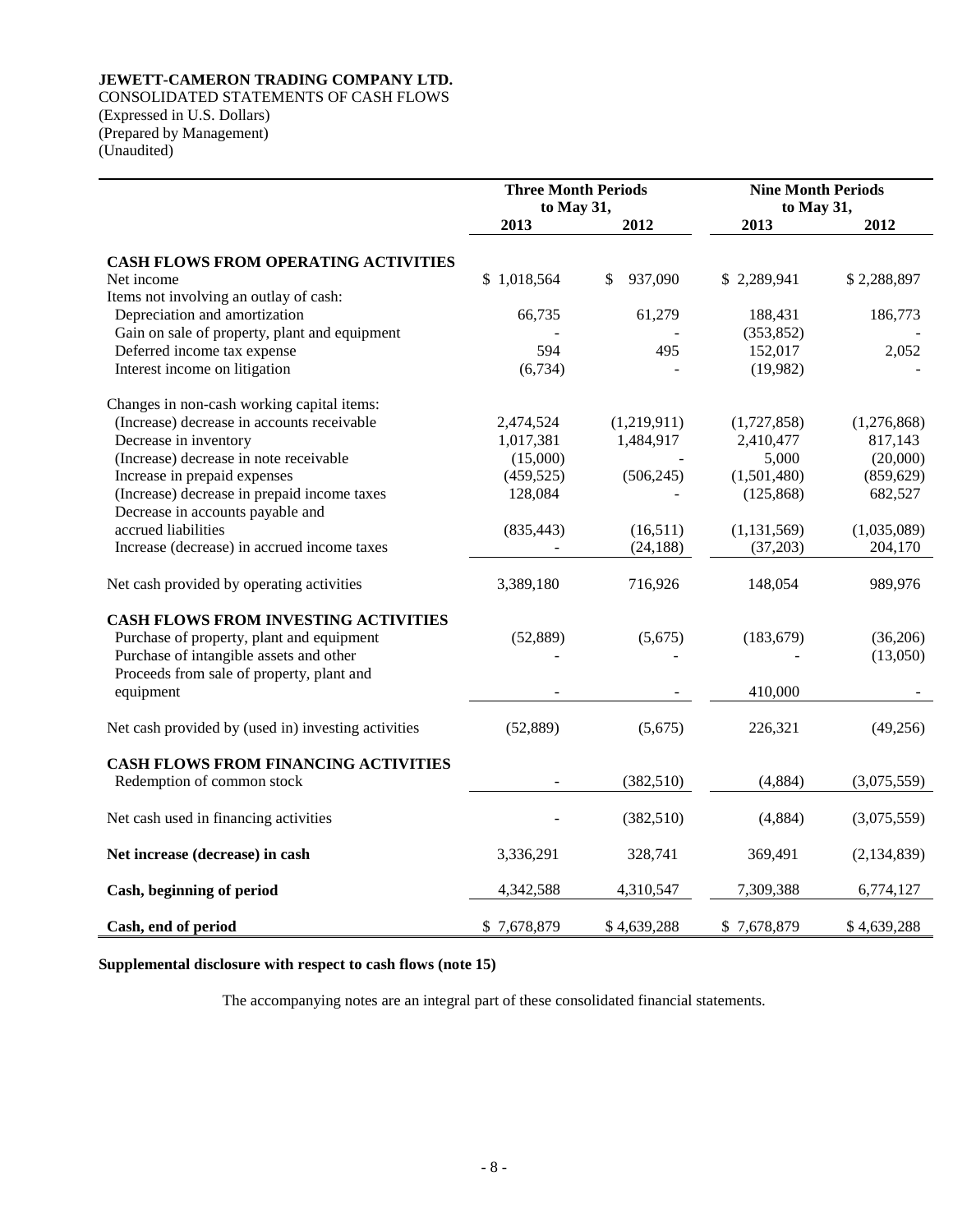#### **JEWETT-CAMERON TRADING COMPANY LTD.** NOTES TO THE CONSOLIDATED FINANCIAL STATEMENTS (Expressed in U.S. Dollars) May 31, 2013 (Unaudited)

# **1. NATURE OF OPERATIONS**

Jewett-Cameron Trading Company Ltd. was incorporated in British Columbia on July 8, 1987 as a holding company for Jewett-Cameron Lumber Corporation ("JCLC"), incorporated September 1953. Jewett-Cameron Trading Company, Ltd. acquired all the shares of JCLC through a stock-for-stock exchange on July 13, 1987, and at that time JCLC became a wholly owned subsidiary. JCLC has the following wholly owned subsidiaries: MSI-PRO Co. ("MSI"), incorporated April 1996, Jewett-Cameron Seed Company, ("JCSC"), incorporated October 2000, and Greenwood Products, Inc. ("Greenwood"), incorporated February 2002. Jewett-Cameron Trading Company, Ltd. and its subsidiaries (the "Company") have no significant assets in Canada.

The Company, through its subsidiaries, operates out of facilities located in North Plains, Oregon. JCLC's business consists of the manufacturing and distribution of specialty metal products and wholesale distribution of wood products to home centers and other retailers located primarily in the United States. Greenwood is a processor and distributor of industrial wood and other specialty building products principally to customers in the marine and transportation industries in the United States. MSI is an importer and distributor of pneumatic air tools and industrial clamps in the United States. JCSC is a processor and distributor of agricultural seeds in the United States.

These unaudited financial statements are those of the Company and its wholly owned subsidiaries. In the opinion of management, the accompanying Consolidated Financial Statements of Jewett-Cameron Trading Company Ltd., contain all adjustments, consisting only of normal recurring adjustments, necessary to fairly state its financial position as of May 31, 2013 and August 31, 2012 and its results of operations and cash flows for the three and nine month periods ended May 31, 2013 and 2012 in accordance with generally accepted accounting principles of the United States of America ("U.S. GAAP"). Operating results for the three and nine month periods ended May 31, 2013 are not necessarily indicative of the results that may be experienced for the fiscal year ending August 31, 2013.

# **2. SIGNIFICANT ACCOUNTING POLICIES**

#### **Generally accepted accounting principles**

These consolidated financial statements have been prepared in conformity with generally accepted accounting principles of the United States of America.

#### **Principles of consolidation**

These consolidated financial statements include the accounts of the Company and its wholly owned subsidiaries, JCLC, MSI, JCSC, and Greenwood, all of which are incorporated under the laws of Oregon, U.S.A.

All inter-company balances and transactions have been eliminated upon consolidation.

#### **Estimates**

The preparation of consolidated financial statements in conformity with generally accepted accounting principles in the United States of America requires management to make estimates and assumptions that affect the reported amounts of assets and liabilities and disclosure of contingent assets and liabilities at the date of the financial statements and the reported amounts of revenues and expenses during the reporting period. Significant estimates incorporated into the Company's consolidated financial statements include the estimated useful lives for depreciable and amortizable assets, the estimated allowances for doubtful accounts receivable and inventory obsolescence, possible product liability and possible product returns, and litigation contingencies and claims. Actual results could differ from those estimates.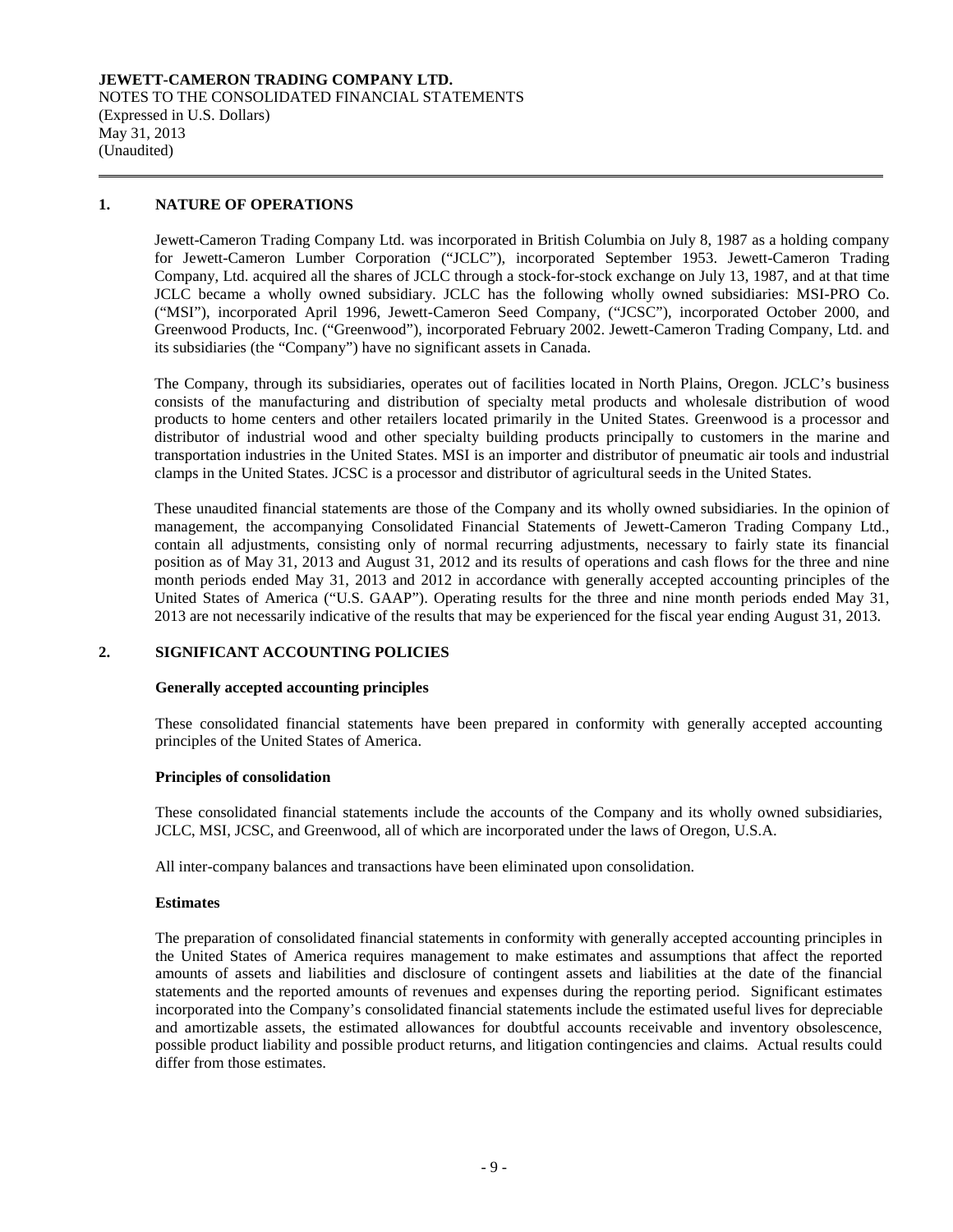#### **Cash and cash equivalents**

The Company considers all highly liquid instruments with maturity of three months or less at the time of issuance to be cash equivalents. At May 31, 2013, cash was \$7,678,879 compared to \$7,309,388 at August 31, 2012. At May 31, 2013 and August 31, 2012, there were no cash equivalents.

#### **Accounts receivable**

Trade and other accounts receivable are reported at face value less any provisions for uncollectible accounts considered necessary. Accounts receivable primarily includes trade receivables from customers. The Company estimates doubtful accounts on an item-by-item basis and includes over aged accounts as part of allowance for doubtful accounts, which are generally ones that are ninety days or greater overdue.

The Company extends credit to domestic customers and offers discounts for early payment. When extension of credit is not advisable, the Company relies on either prepayment or a letter of credit.

#### **Inventory**

Inventory, which consists primarily of finished goods, is recorded at the lower of cost, based on the average cost method, and market. Market is defined as net realizable value. An allowance for potential non-saleable inventory due to excess stock or obsolescence is based upon a review of inventory components.

#### **Property, plant and equipment**

Property, plant and equipment are recorded at cost less accumulated depreciation. The Company provides for depreciation over the estimated life of each asset on a straight-line basis over the following periods:

| Office equipment    | 5-7 years    |
|---------------------|--------------|
| Warehouse equipment | $2-10$ years |
| <b>Buildings</b>    | $5-30$ years |

#### **Intangibles**

The Company's intangible assets have a finite life and are recorded at cost. The most significant intangible assets are two patents related to gate support systems. Amortization is calculated using the straight-line method over the remaining lives of 57 months and 69 months, respectively, and are reviewed annually for impairment.

#### **Asset retirement obligations**

The Company records the fair value of an asset retirement obligation as a liability in the period in which it incurs a legal obligation associated with the retirement of tangible long-lived assets that result from the acquisition, construction, development, and normal use of the long-lived assets. The Company also records a corresponding asset which is amortized over the life of the asset. Subsequent to the initial measurement of the asset retirement obligation, the obligation is adjusted at the end of each period to reflect the passage of time (accretion expense) and changes in the estimated future cash flows underlying the obligation (asset retirement cost). The Company does not have any significant asset retirement obligations.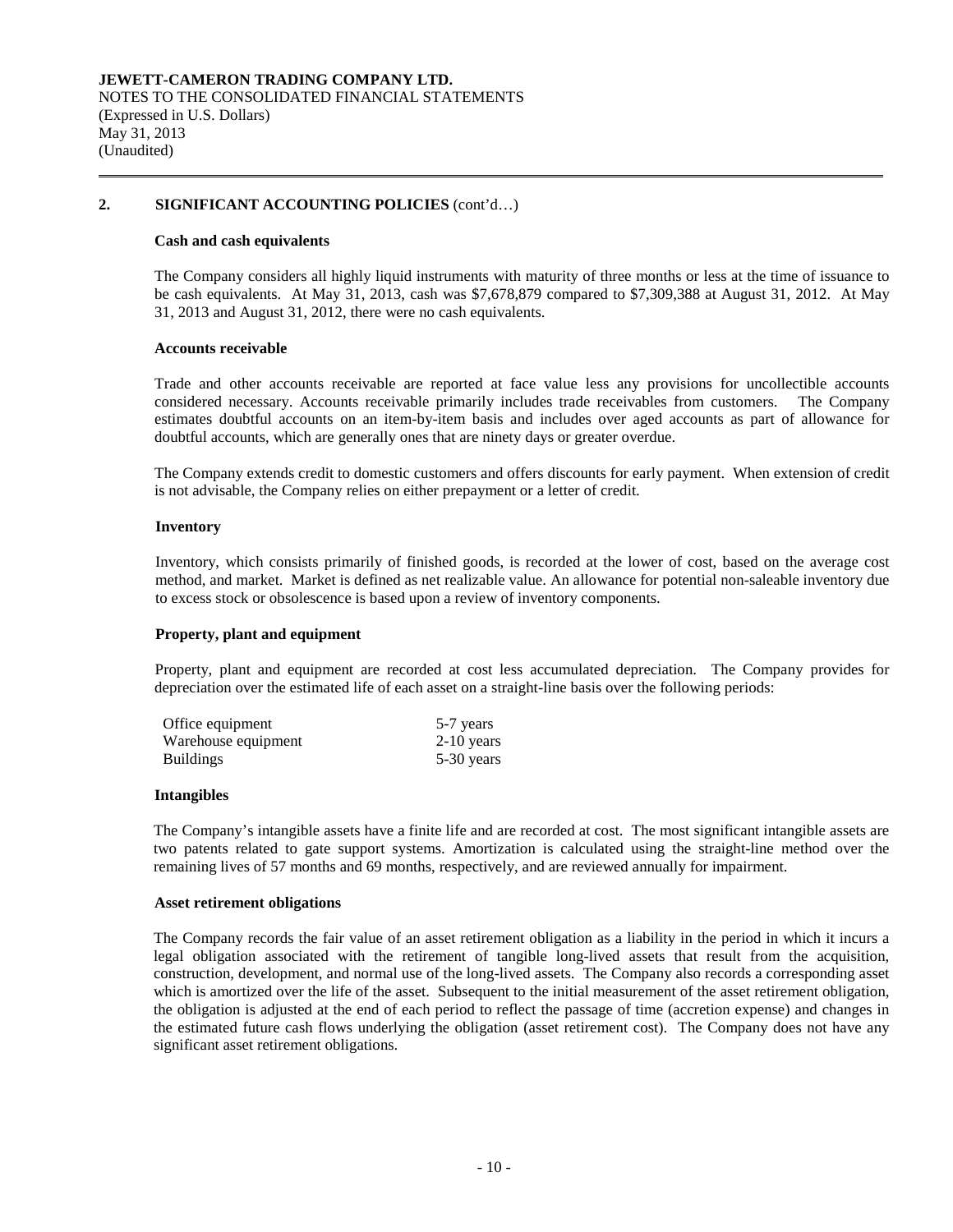#### **Impairment of long-lived assets and long-lived assets to be disposed of**

Long-lived assets are reviewed for impairment whenever events or changes in circumstances indicate that the carrying amount of an asset may not be recoverable. Recoverability of assets to be held and used is measured by a comparison of the carrying amount of an asset to future net cash flows expected to be generated by the asset. If such assets are considered to be impaired, the impairment to be recognized is measured by the amount by which the carrying amount of the assets exceeds the fair value of the assets. Assets to be disposed of are reported at the lower of the carrying amount and the fair value less costs to sell.

#### **Currency and foreign exchange**

These consolidated financial statements are expressed in U.S. dollars as the Company's operations are based only in the United States.

The Company does not have non-monetary or monetary assets and liabilities that are in a currency other than the U.S. dollar. Any income statement transactions in a foreign currency are translated at rates that approximate those in effect at the time of translation. Gains and losses from translation of foreign currency transactions into U.S. dollars are included in current results of operations.

#### **Earnings per share**

Basic earnings per common share is computed by dividing net income available to common shareholders by the weighted average number of common shares outstanding in the period. Diluted earnings per common share takes into consideration common shares outstanding (computed under basic earnings per share) and potentially dilutive common shares. The number of common shares outstanding has been adjusted for a 2 for 1 forward stock split effective May 2, 2013 (note 8).

The earnings per share data for the periods ended on May 31, 2013 and 2012 are as follows:

|                                                                 | Three Month Periods<br>Ended May 31, |               | Nine Month Periods<br>Ended May 31, |             |  |
|-----------------------------------------------------------------|--------------------------------------|---------------|-------------------------------------|-------------|--|
|                                                                 | 2013                                 | 2012          | 2013                                | 2012        |  |
| Net income                                                      | \$1,018,564                          | 937,090<br>S. | \$2,289,941                         | \$2,288,897 |  |
| Basic weighted average number of<br>common shares outstanding   | 3,135,128                            | 3,199,702     | 3,135,641                           | 3,547,718   |  |
| Effect of dilutive securities<br>Stock options                  |                                      |               |                                     |             |  |
| Diluted weighted average number<br>of common shares outstanding | 3,135,128                            | 3,199,702     | 3,135,641                           | 3,547,718   |  |

#### **Comprehensive income**

The Company has no items of other comprehensive income in any period presented. Therefore, net income presented in the consolidated statements of operations equals comprehensive income.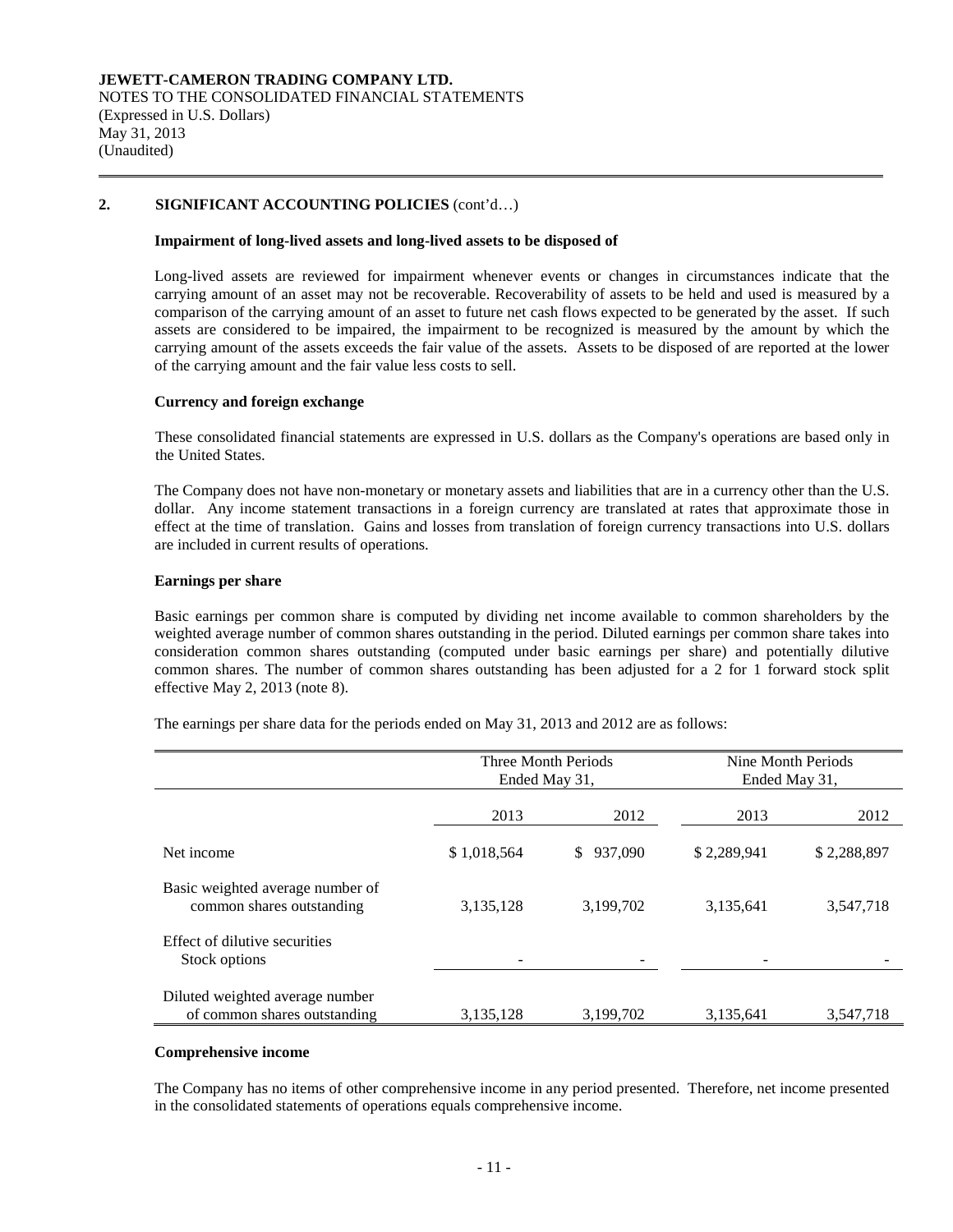#### **Stock-based compensation**

All stock-based compensation is recognized as an expense in the financial statements and such costs are measured at the fair value of the award.

No options were granted during the nine month period ended May 31, 2013, and there were no options outstanding on May 31, 2013.

#### **Financial instruments**

The Company uses the following methods and assumptions to estimate the fair value of each class of financial instruments for which it is practicable to estimate such values:

*Cash* - the carrying amount approximates fair value because the amounts consist of cash held at a bank and cash held in short term investment accounts.

*Accounts receivable* - the carrying amounts approximate fair value due to the short-term nature and historical collectability.

*Notes receivable -* the carrying amounts approximate fair value due to the short-term nature of the amount.

*Accounts payable and accrued liabilities* - the carrying amount approximates fair value due to the short-term nature of the obligations.

The estimated fair values of the Company's financial instruments as of May 31, 2013 and August 31, 2012 follows:

|                                          | <b>May 31,</b><br>August 31,<br>2013<br>2012 |                      |                    |               |
|------------------------------------------|----------------------------------------------|----------------------|--------------------|---------------|
|                                          | <b>Carrying</b><br><b>Amount</b>             | Fair                 | Carrying<br>Amount | Fair<br>Value |
| Cash                                     | \$7,678,879                                  | Value<br>\$7,678,879 | \$7,309,388        | \$7,309,388   |
| Accounts receivable, net of allowance    | 4,820,700                                    | 4,820,700            | 3,092,842          | 3,092,842     |
| Note receivable                          | 15,000                                       | 15,000               | 20,000             | 20,000        |
| Accounts payable and accrued liabilities | 1,626,680                                    | 1,626,680            | 2,758,249          | 2,758,249     |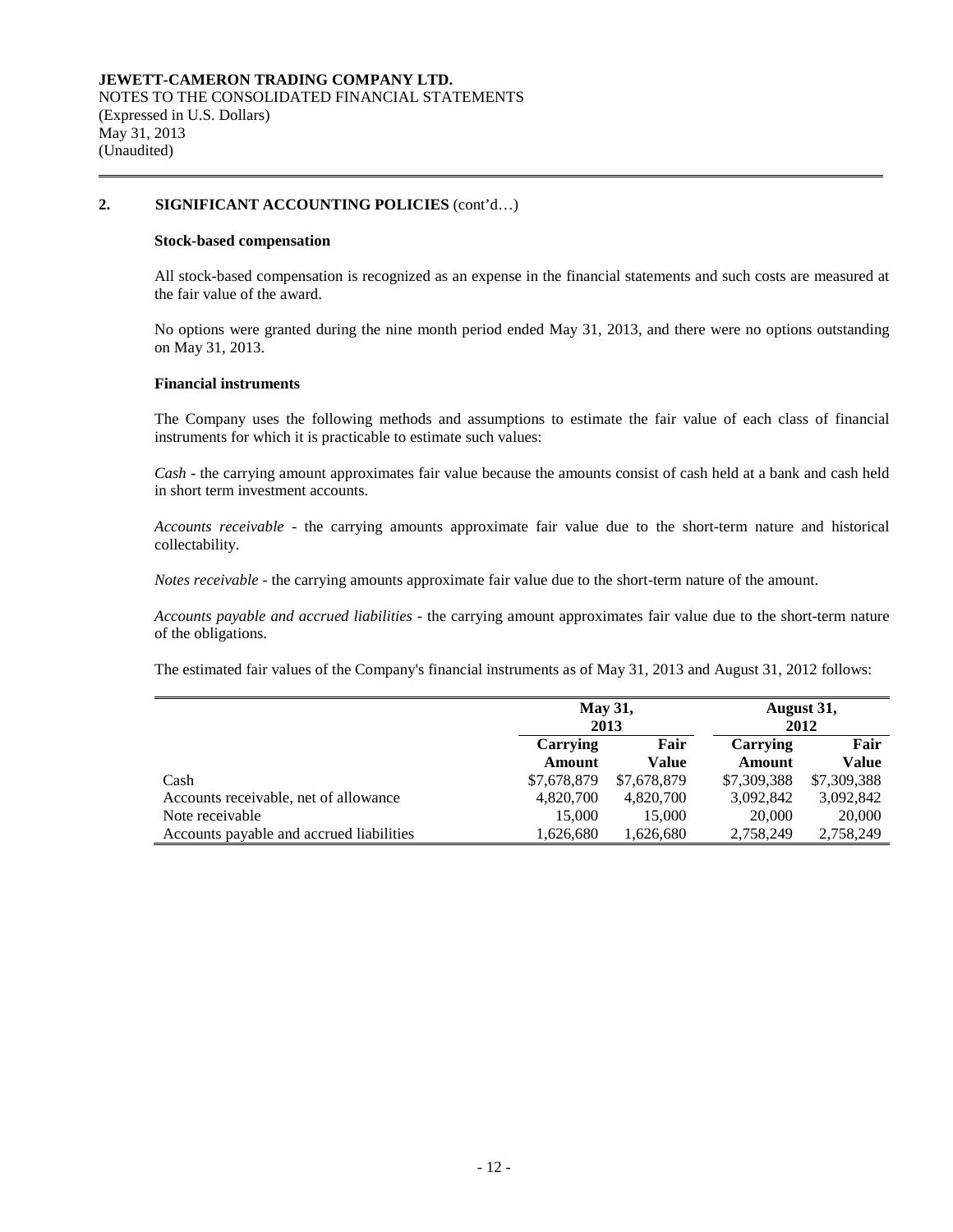#### **Financial instruments** (cont'd…)

The following table presents information about the assets that are measured at fair value on a recurring basis as of May 31, 2013, and indicates the fair value hierarchy of the valuation techniques the Company utilized to determine such fair value. In general, fair values determined by Level 1 inputs utilize quoted prices (unadjusted) in active markets for identical assets. Fair values determined by Level 2 inputs utilize data points that are observable such as quoted prices, interest rates and yield curves. Fair values determined by Level 3 inputs are unobservable data points for the asset or liability, and included in situations where there is little, if any, market activity for the asset:

|         | <b>May 31,</b><br>2013 | <b>Quoted Prices</b><br>in Active<br><b>Markets</b><br>(Level 1) | <b>Significant</b><br><b>Other</b><br><b>Observable</b><br>Inputs<br>(Level 2) | <b>Significant</b><br><b>Unobservable</b><br>Inputs<br>(Level 3) |
|---------|------------------------|------------------------------------------------------------------|--------------------------------------------------------------------------------|------------------------------------------------------------------|
| Assets: |                        |                                                                  |                                                                                |                                                                  |
| Cash    | 7,678,879              | 7.678.879                                                        | \$<br>$\overline{\phantom{0}}$                                                 |                                                                  |

The fair values of cash are determined through market, observable and corroborated sources.

#### **Income taxes**

A deferred tax asset or liability is recorded for all temporary differences between financial and tax reporting and net operating loss carryforwards. Deferred tax expense (benefit) results from the net change during the year of deferred tax assets and liabilities.

Deferred tax assets are reduced by a valuation allowance when, in the opinion of management, it is more likely than not that some portion or all of the deferred tax assets will not be realized. Deferred tax assets and liabilities are adjusted for the effects of changes in tax laws and rates on the date of enactment.

#### **Shipping and handling costs**

The Company incurs certain expenses related to preparing, packaging and shipping its products to its customers, mainly third-party transportation fees. All costs related to these activities are included as a component of cost of goods sold in the consolidated statement of operations. All costs billed to the customer are included as revenue in the consolidated statement of operations.

#### **Revenue recognition**

.

The Company recognizes revenue from the sales of lumber, building supply products, industrial wood products and specialty metal products and other specialty products and tools, when the products are shipped, title passes, and the ultimate collection is reasonably assured. Revenue from the Company's seed operations is generated from seed processing, handling and storage services provided to seed growers, and by the sales of seed products. Revenue from the provision of these services and products is recognized when the services have been performed and products sold and collection of the amounts is reasonably assured.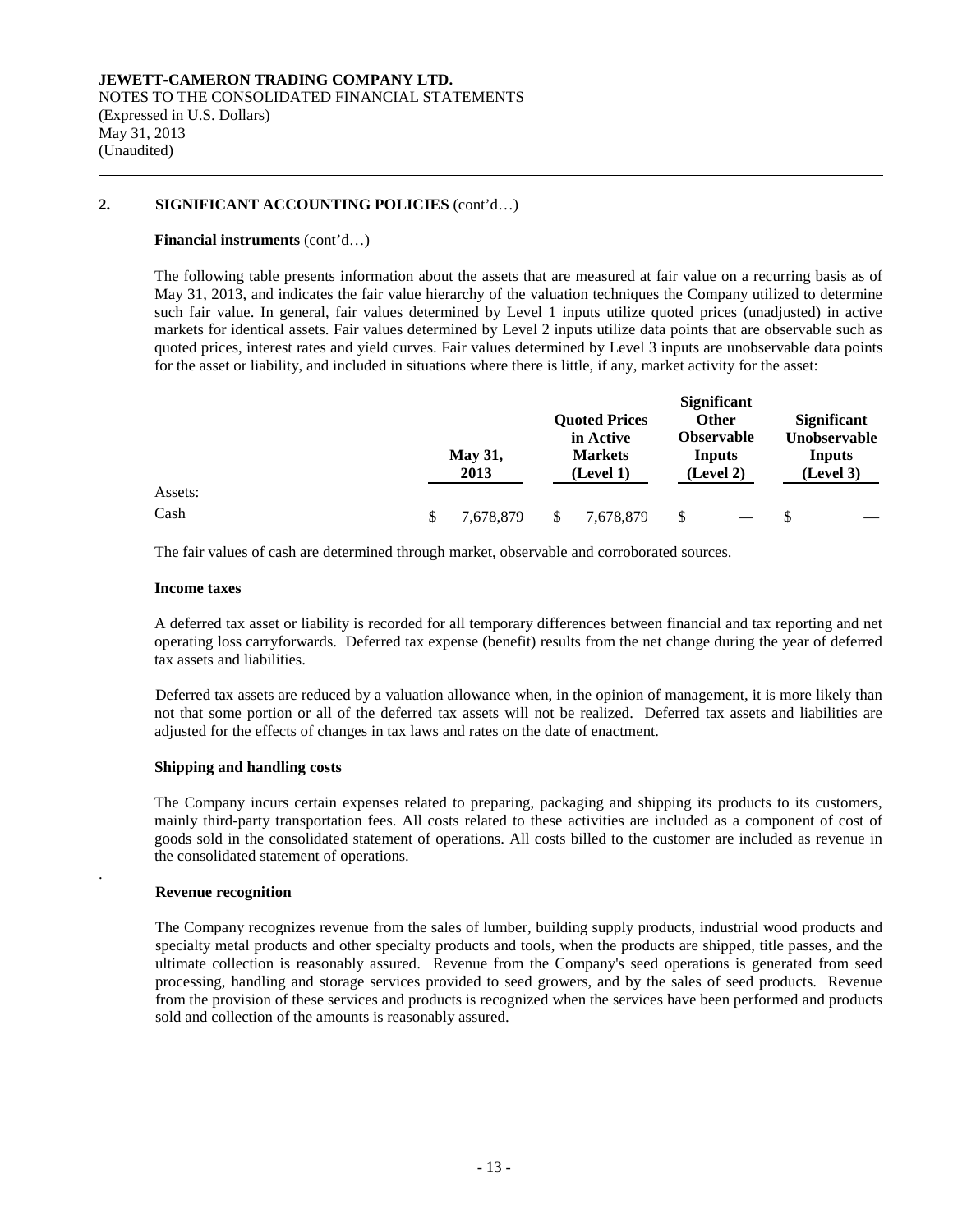#### **Reclassifications**

Certain reclassifications have been made to prior periods' consolidated financial statements to conform to the classifications used in the current period.

#### **Recent Accounting Pronouncements**

In May 2011, the FASB issued ASU No. 2011-04, "Fair Value Measurement Amendments to Achieve Common Fair Value Measurement and Disclosure Requirements in U.S. GAAP and IFRS", which provides guidance to achieve common fair value measurement and disclosure requirements between GAAP and International Financial Reporting Standards. This guidance amends current fair value measurement and disclosure guidance to include increased transparency around valuation inputs and investment categorization. The guidance is effective for fiscal years and interim periods beginning after December 15, 2011. The adoption of this new guidance did not have a material impact on the Company's consolidated financial statements.

In June 2011, the FASB issued ASU No. 2011-05, "Presentation of Comprehensive Income" which provides guidance regarding presentation of other comprehensive income in the financial statements. This guidance will eliminate the option under GAAP to present other comprehensive income in the statement of changes in equity. Under the guidance, the Company will have the option to present the components of net income and comprehensive income in either one or two consecutive financial statements. The guidance is effective for fiscal years, and interim periods within those years, beginning after December 15, 2011. The adoption of this new guidance did not have a material impact on the Company's consolidated financial statements.

In September 2011, the FASB issued ASU 2011-08 "Testing Goodwill for Impairment", which gives companies the option to first perform a qualitative assessment to determine whether it is more likely than not that the fair value of a reporting unit is less than its carrying amount before performing the two-step test mandated prior to this update. This ASU also provides companies with a revised list of examples of events and circumstances to consider, in their totality, to determine whether it is more likely than not that the fair value of a reporting unit is less than its carrying amount. If a company concludes that this is the case, it must perform the two-step test. Otherwise, a company may skip the two-step test. Companies are not required to perform the qualitative assessment and may instead proceed directly to the first step of the two-part test. This ASU is effective for fiscal years, and interim periods within those years, beginning after December 15, 2011. The adoption of this new guidance did not have a material impact on the Company's consolidated financial statements

#### **3. INVENTORY**

A summary of inventory is as follows:

|                                                                                    | <b>May 31,</b><br>2013           | August 31,<br>2012                |
|------------------------------------------------------------------------------------|----------------------------------|-----------------------------------|
| Wood products and metal products<br>Industrial tools<br>Agricultural seed products | \$4,156,201<br>464,284<br>54,427 | \$6,457,600<br>437,347<br>190,442 |
|                                                                                    | \$4,674,912                      | \$7,085,389                       |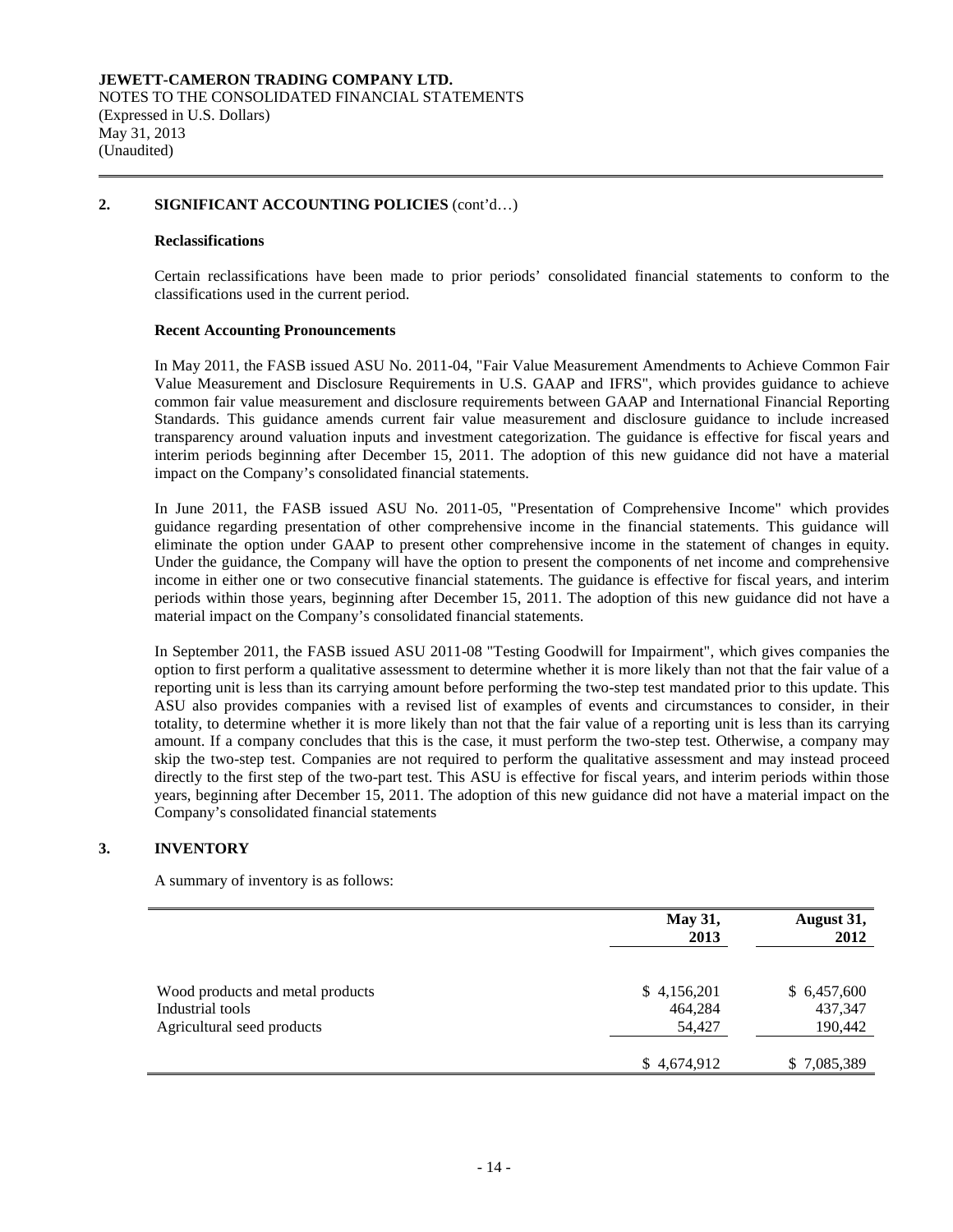# **4. PROPERTY, PLANT AND EQUIPMENT**

A summary of property, plant, and equipment is as follows:

|                          | <b>May 31,</b><br>2013 | August 31,<br>2012 |
|--------------------------|------------------------|--------------------|
| Office equipment         | \$<br>565,232          | \$<br>491,470      |
| Warehouse equipment      | 1,433,335              | 1,343,311          |
| <b>Buildings</b>         | 2,382,448              | 2,362,555          |
| Land                     | 761,924                | 818,072            |
|                          | 5,142,939              | 5,015,408          |
| Accumulated depreciation | (3, 147, 294)          | (3,018,299)        |
| Net book value           | \$<br>1,995,645        | 1,997,109<br>\$    |

In the event that facts and circumstances indicate that the carrying amount of an asset may not be recoverable and an estimate of future discounted cash flows is less than the carrying amount of the asset, an impairment loss will be recognized. Management's estimates of revenues, operating expenses, and operating capital are subject to certain risks and uncertainties which may affect the recoverability of the Company's investments in its assets. Although management has made its best estimate of these factors based on current conditions, it is possible that changes could occur which could adversely affect management's estimate of the net cash flow expected to be generated from its operations.

# **5. INTANGIBLE ASSETS**

A summary of intangible assets is as follows:

|                          | <b>May 31,</b><br>2013 | August 31,<br>2012 |
|--------------------------|------------------------|--------------------|
| Patent                   | 850,000<br>S.          | 850,000<br>\$      |
| Other                    | 43,655                 | 43,655             |
|                          | 893,655                | 893,655            |
| Accumulated amortization | (508, 888)             | (449, 452)         |
| Net book value           | 384,767<br>\$          | 444,203<br>S.      |

# **6. DEFERRED INCOME TAXES**

Deferred income tax liabilities as of May 31, 2013 of \$50,444, and deferred tax assets as of August 31, 2012 of \$101,573 reflect the net tax effects of temporary differences between the carrying amounts of assets and liabilities for financial reporting purposes and the amounts used for income tax purposes.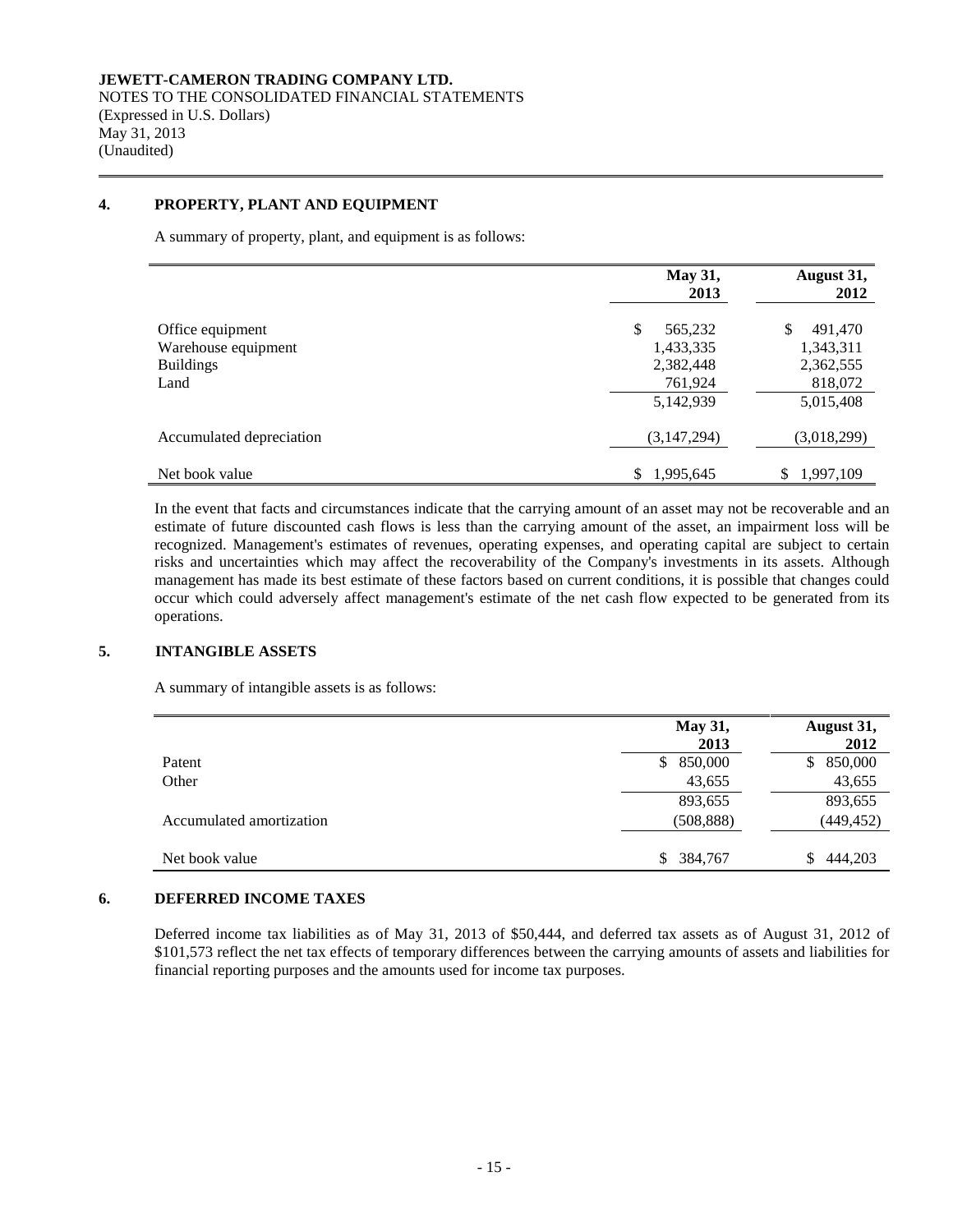# **7. BANK INDEBTEDNESS**

There was no bank indebtedness under the Company's line of credit as of May 31, 2013 or August 31, 2012.

Bank indebtedness, when it exists, is secured by an assignment of accounts receivable and inventory. Interest is calculated solely on the one month LIBOR rate plus 200 basis points.

#### **8. CAPITAL STOCK**

#### **Common stock**

Holders of common stock are entitled to one vote for each share held. There are no restrictions that limit the Company's ability to pay dividends on its common stock. The Company has not declared any dividends since incorporation.

#### **Common Stock Split**

The Company declared a two for one stock split of its common stock with a record date of the close of business on April 25, 2013. Shareholders received one additional common share for each common share held as of the record date. The stock split was effective as of May 2, 2013. Share and per share data have been retroactively adjusted to reflect the effects of the stock split.

#### **9. CANCELLATION OF CAPITAL STOCK**

Treasury stock may be kept based on an acceptable inventory method such as the average cost basis. Upon disposition or cancellation, the treasury stock account is credited for an amount equal to the number of shares cancelled, multiplied by the cost per share and the difference is treated as additional paid-in-capital in excess of stated value.

During the 2nd quarter of fiscal 2013 ended February 28, 2013, the Company repurchased and cancelled a total of 814 common shares common shares of its common stock under a 10b5-1 share repurchase plan. The total cost was \$4,884 at an average price of \$6.00 per share. The premium paid to acquire these shares over their per share book value in the amount of \$4,500 was recorded as a decrease to retained earnings.

During the 3rd quarter of fiscal 2012 ended May 31, 2012, the Company repurchased and cancelled a total of 83,798 common shares of its common stock under a 10b5-1 share repurchase plan. The total cost was \$382,510 at an average price of \$4.56 per share. The premium paid to acquire these shares over their per share book value in the amount of \$342,969 was recorded as a decrease to retained earnings.

During the 2nd quarter of fiscal 2012 ended February 29, 2012, the Company repurchased and cancelled a total of 497,174 shares of its common stock under a 10b5-1 share repurchase plan. The total cost was \$2,238,929 at an average share price of \$4.50 per share. The premium paid to acquire these shares over their per share book value in the amount of \$2,004,334 was recorded as a decrease to retained earnings.

During the 1st quarter of fiscal 2012 ended November 30, 2011, the Company repurchased and cancelled a total of 100,000 shares of its common stock under a 10b5-1 share repurchase plan. The total cost was \$454,120 at an average share price of \$4.54 per share. The premium paid to acquire these shares over their per share book value in the amount of \$406,934 was recorded as a decrease to retained earnings.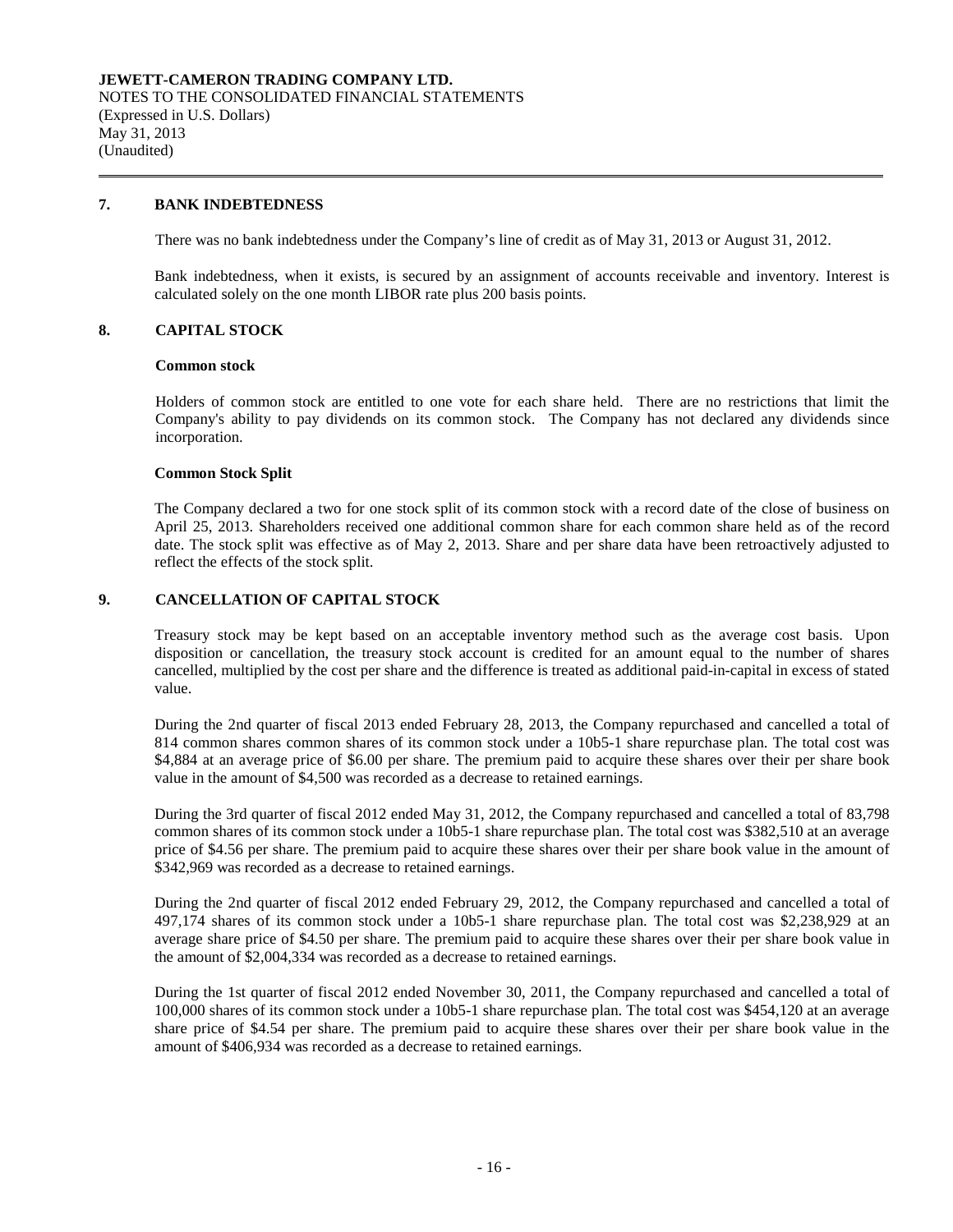#### **10. STOCK OPTIONS**

The Company has a stock option program under which stock options to purchase securities from the Company can be granted to directors and employees of the Company on terms and conditions acceptable to the regulatory authorities of Canada, notably the Ontario Securities Commission and the British Columbia Securities Commission.

Under the stock option program, stock options for up to 10% of the number of issued and outstanding common shares may be granted from time to time, provided that stock options in favor of any one individual may not exceed 5% of the issued and outstanding common shares. No stock option granted under the stock option program is transferable by the optionee other than by will or the laws of descent and distribution, and each stock option is exercisable during the lifetime of the optionee only by such optionee. Generally, no option can be for a term of more than 10 years from the date of the grant.

The exercise price of all stock options, granted under the stock option program, must be at least equal to the fair market value (subject to regulated discounts) of such common shares on the date of grant. Options vest at the discretion of the board of directors.

The Company had no stock options outstanding as of May 31, 2013 and August 31, 2012.

#### **11. EMPLOYEE STOCK OWNERSHIP PLAN ("ESOP")**

The Company sponsors an ESOP that covers all U.S. employees who are employed by the Company on August 31 of each year and who have at least one thousand hours with the Company in the twelve months preceding that date. The ESOP formerly held common shares of the Company and granted to participants in the plan certain ownership rights in, but not possession of, or voting control of, any common stock of the Company held by the Trustee of the Plan. Shares of common stock were allocated annually to participants in the ESOP pursuant to a prescribed formula. The Company records compensation expense based on the market price of the Company's shares when they were allocated. Any dividends on allocated ESOP shares are recorded as a reduction of retained earnings. Beginning in fiscal 2010, the ESOP began its investment in diversified mutual funds. During fiscal 2011 and 2012, all of the Company's shares held by the ESOP were sold, with the majority repurchased by the Company and cancelled under the 10b5-1 share repurchase plans. Effective June 30, 2012, the ESOP has been terminated, subject to the approval of the Internal Revenue Service. No further contributions shall be made to the ESOP. Upon receipt of approval from the Internal Revenue Service, the remaining assets shall be distributed to the participants pursuant to the terms of the Plan.

ESOP compensation expense was \$Nil for the nine month period ended May 31, 2013, and \$Nil for the fiscal year ended August 31, 2012, respectively, and is included in wages and employee benefits. The ESOP shares are as follows:

|                      | May 31, 2013 | <b>August 31, 2012</b> |
|----------------------|--------------|------------------------|
| Shares owned by ESOP | Nil          | Nil                    |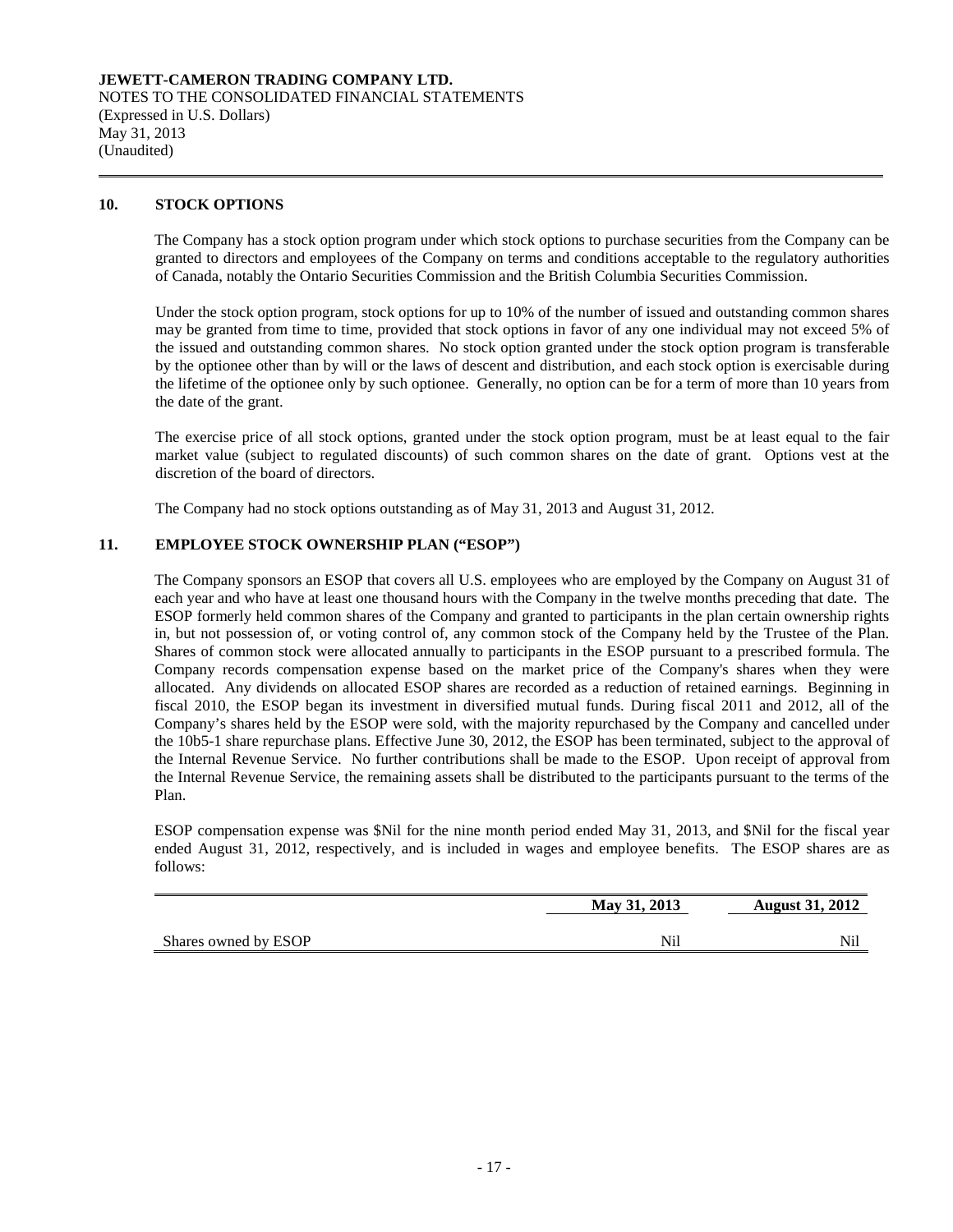# **12. CONTINGENT LIABILITIES AND COMMITMENTS**

a) A subsidiary was a plaintiff in a lawsuit filed in Portland, Oregon, entitled, Greenwood Products, Inc. et al v. Greenwood Forest Products, Inc. et al., Case No. 05-02553 (Multnomah County Circuit Court).

During fiscal 2002 the Company entered into a purchase agreement to acquire inventory over a 15 month period with an initial estimated value of \$7,000,000 from Greenwood Forest Products, Inc. During the year ended August 31, 2003, the Company completed the final phase of the inventory acquisition. As partial consideration for the purchase of the inventory the Company issued two promissory notes, based on its understanding of the value of the inventory purchased. The Company believes it overpaid the obligation by approximately \$820,000. The holder counterclaimed for approximately \$2,400,000.

Litigation was completed on March 5, 2007, with the court's general judgment and money award. The net effect was money judgment in favor of Greenwood Forest Products, Inc. for \$242,604. The Company accrued reserves to cover the money judgment related to this dispute. Both parties filed appeals for review of the court's opinion.

During the 1st quarter of fiscal 2011, the Oregon Court of Appeals ruled that the judgment in favor of Jewett Cameron as plaintiffs should be reversed and the judgment in favor of the defendants should stand. The judgment in favor of the Company was for \$819,000 plus attorneys fees. The judgment against the plaintiffs is for \$1,187,137. The Company appealed the decision to the Oregon Supreme Court. During the 1st quarter of fiscal 2011, the Company recorded a litigation loss of \$962,137 and interest of \$391,988 in addition to the existing litigation reserve of \$225,000. Additional interest of \$48,790 was recorded during the remainder of fiscal 2011. During the 1st quarter of fiscal 2012 ended November 30, 2011, additional interest of \$16,204 was accrued.

In February 2012, the Company received the decision from the Oregon Supreme Court which was favorable to Jewett Cameron as plaintiff. As a result, the Company has reversed \$1,459,832 of the litigation reserve and accrued interest during the 2nd quarter of fiscal 2012 ended February 29, 2012. The reversal was treated as a onetime gain during the quarter.

During the year ended August 31, 2012, the Company recorded \$13,467 of interest income due to the favourable difference in interest rates between the judgments. During the first nine months of fiscal 2013 ended May 31, 2013, the Company recorded \$19,982 of interest income.

A summary of the litigation reserve is as follows:

|                    | May 31,<br>2013                |   | August 31,<br>2012 |  |
|--------------------|--------------------------------|---|--------------------|--|
| Litigation loss    | \$<br>$\overline{\phantom{a}}$ | Φ |                    |  |
| Litigation reserve | 170,819                        |   | 184,286            |  |
| Interest expense   | -                              |   |                    |  |
| Interest income    | (19, 982)                      |   | (13, 467)          |  |
| Total              | 150,837                        |   | 170,819            |  |

b) At May 31, 2013 and August 31, 2012 the Company had an un-utilized line-of-credit of \$5,000,000 (note 7). The line-of-credit has certain financial covenants. The Company is in compliance with these covenants.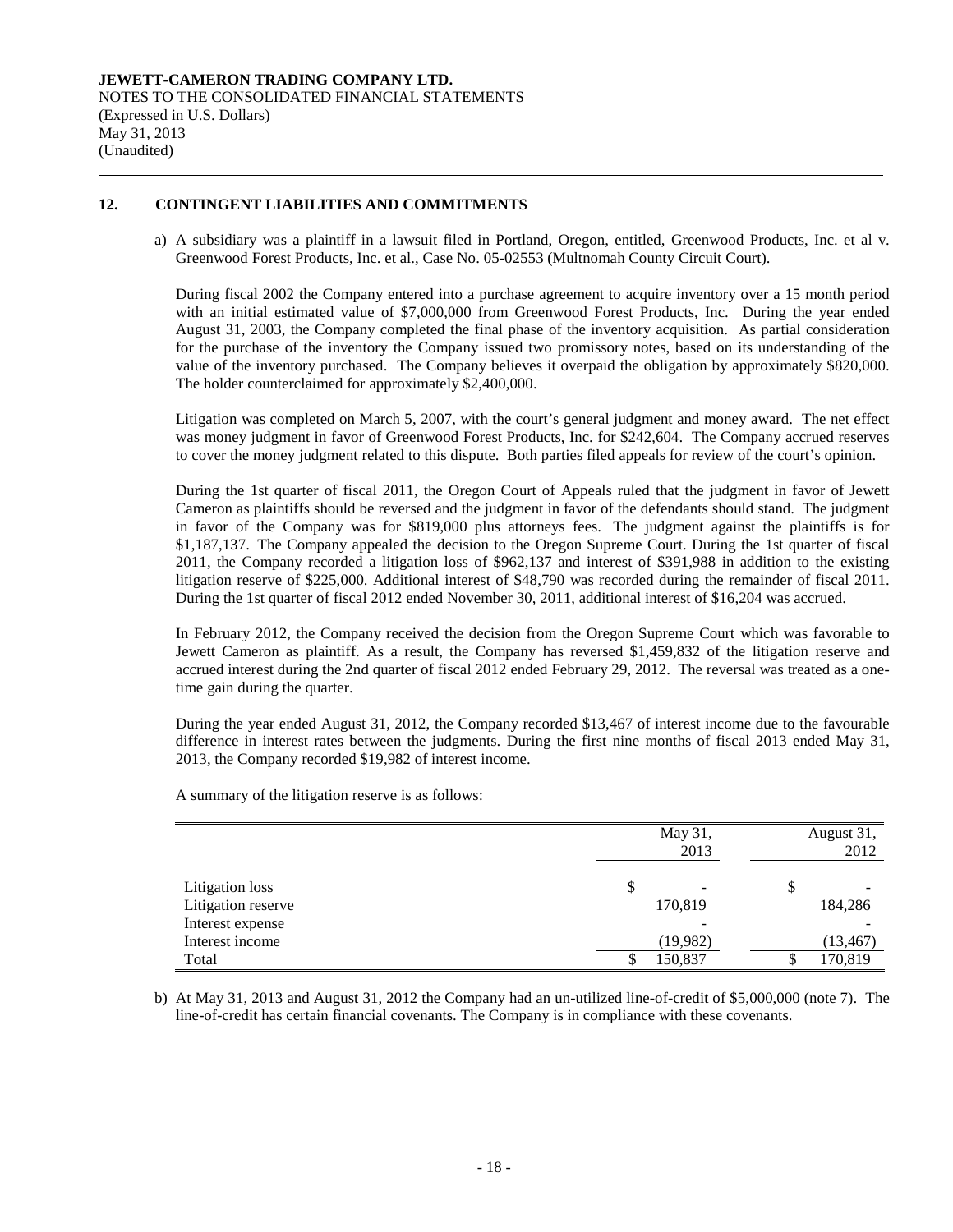# **13. SEGMENT INFORMATION**

The Company has four principal reportable segments. These reportable segments were determined based on the nature of the products offered. Reportable segments are defined as components of an enterprise about which separate financial information is available that is evaluated regularly by the chief operating decision maker in deciding how to allocate resources and in assessing performance.

The Company evaluates performance based on several factors, of which the primary financial measure is business segment income before taxes. The following tables show the operations of the Company's reportable segments.

Following is a summary of segmented information for the nine month periods ended May 31, 2013 and 2012.

|                                         | 2013                       | 2012             |  |
|-----------------------------------------|----------------------------|------------------|--|
|                                         |                            |                  |  |
| <b>Sales to unaffiliated customers:</b> |                            |                  |  |
| Industrial wood products                | \$<br>5,935,267            | \$<br>5,700,139  |  |
| Lawn, garden, pet and other             | 26,742,571                 | 22,874,080       |  |
| Seed processing and sales               | 4,193,249                  | 4,452,635        |  |
| Industrial tools and clamps             | 1,704,651                  | 2,078,988        |  |
|                                         | \$38,575,738               | \$ 35,105,842    |  |
| Income (loss) before income taxes:      |                            |                  |  |
| Industrial wood products                | $\mathcal{S}$<br>(10, 469) | \$<br>(150, 505) |  |
| Lawn, garden, pet and other             | 3,287,551<br>*             | 2,375,934<br>∗   |  |
| Seed processing and sales               | 121,749                    | 116,771          |  |
| Industrial tools and clamps             | 110,655                    | 108,239          |  |
| Unallocated overhead                    | (41, 885)                  | (59, 112)        |  |
|                                         | \$<br>3,467,601            | \$<br>2,391,327  |  |
| <b>Identifiable assets:</b>             |                            |                  |  |
| Industrial wood products                | \$<br>1,659,045            | \$<br>2,181,410  |  |
| Lawn, garden, pet and other             | 19,167,457                 | 15,561,693       |  |
| Seed processing and sales               | 111,381                    | 388,133          |  |
| Industrial tools and clamps             | 602,305                    | 786,072          |  |
| Unallocated overhead                    | 46,020                     | 42,955           |  |
|                                         | \$21,586,208               | \$18,960,263     |  |
| <b>Depreciation and amortization:</b>   |                            |                  |  |
| Industrial wood products                | \$<br>634                  | \$<br>1,209      |  |
| Lawn, garden, pet and other             | 171,525                    | 168,711          |  |
| Seed processing and sales               | 11,549                     | 13,198           |  |
|                                         |                            |                  |  |
| Industrial tools and clamps             | 4,723                      | 3,655            |  |
|                                         | \$<br>188,431              | \$<br>186,773    |  |

\* For comparability purposes, the 2013 amount excludes gain on sale of property, plant and equipment of \$353,852. The 2012 amount excludes reversal of litigation reserve of \$1,443,629 and related interest of \$6,734.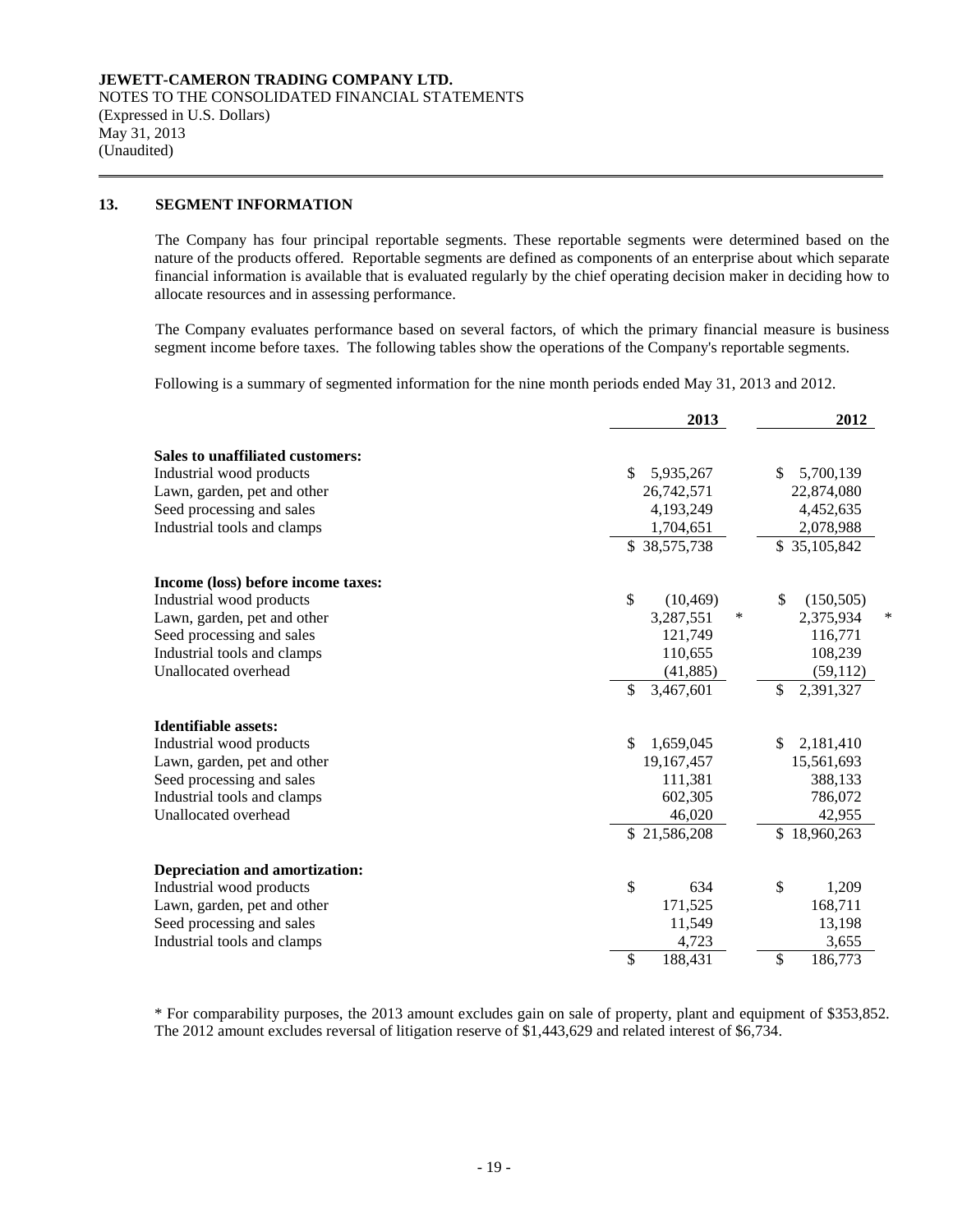# **JEWETT-CAMERON TRADING COMPANY LTD.** NOTES TO THE CONSOLIDATED FINANCIAL STATEMENTS (Expressed in U.S. Dollars) May 31, 2013 (Unaudited)

# 13. **SEGMENT INFORMATION** (cont'd...)

|                                                          | 2013 |                  |    | 2012             |  |
|----------------------------------------------------------|------|------------------|----|------------------|--|
| <b>Capital expenditures:</b><br>Industrial wood products | \$   | 3,602            | \$ |                  |  |
| Lawn, garden, pet and other                              |      | 171,222          |    | 23,721           |  |
| Seed processing and sales<br>Industrial tools and clamps |      | 1,476            |    | 2,485            |  |
|                                                          | S    | 7,379<br>183,679 | S  | 10,000<br>36,206 |  |
| Interest expense:<br>Lawn, garden, pet and other         | \$   | 400              | \$ | 743              |  |

The following table lists sales made by the Company to customers which were in excess of 10% of total sales for the nine month periods ended May 31, 2013 and 2012:

|       | 2013         | 2012         |
|-------|--------------|--------------|
| Sales | \$12,475,035 | \$11,743,006 |

The Company conducts business primarily in the United States, but also has limited amounts of sales in foreign countries. The following table lists sales by country for the nine month periods ended May 31, 2013 and 2012:

|                        | 2013          | 2012          |  |
|------------------------|---------------|---------------|--|
| <b>United States</b>   | \$ 34,320,602 | \$ 31,908,507 |  |
| Canada                 | 1,889,696     | 1,831,358     |  |
| Mexico / Latin America | 2,256,420     | 944,623       |  |
| Europe                 | 54,615        | 341,925       |  |
| Asia/Pacific           | 54,405        | 79.429        |  |
|                        | \$38,575,738  | \$35,105,842  |  |

All of the Company's significant identifiable assets were located in the United States as of May 31, 2013 and 2012.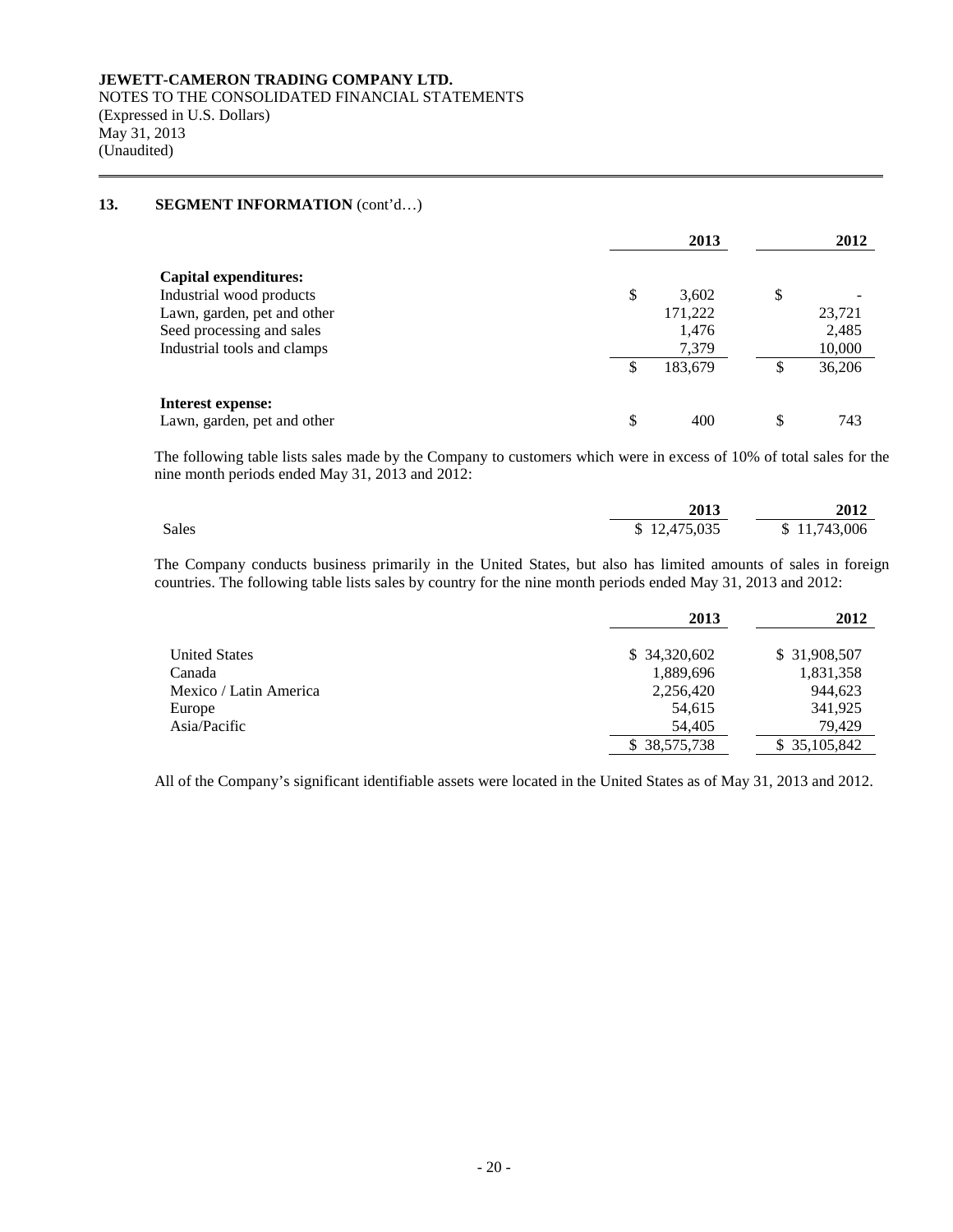#### **14. CONCENTRATIONS**

#### *Credit risk*

Financial instruments that potentially subject the Company to concentrations of credit risk consist primarily of cash and accounts receivable. The Company places its cash with a high quality financial institution. The Company has concentrations of credit risk with respect to accounts receivable as large amounts of its accounts receivable are concentrated geographically in the United States amongst a small number of customers. At May 31, 2013, two customers accounted for accounts receivable greater than 10% of total accounts receivable at 64%. At May 31, 2012, two customers accounted for accounts receivable greater than 10% of total accounts receivable at 62%. The Company controls credit risk through credit approvals, credit limits, credit insurance and monitoring procedures. The Company performs credit evaluations of its commercial customers but generally does not require collateral to support accounts receivable.

#### *Volume of business*

The Company has concentrations in the volume of purchases it conducts with its suppliers. For the nine months ended May 31, 2013, there were two suppliers that accounted for greater than 10% of total purchases, and the aggregate purchases amounted to \$12,622,276. For the nine months ended May 31, 2012, there were two suppliers that each accounted for greater than 10% of total purchases, and the aggregate purchases amounted to \$12,693,623.

#### **15. SUPPLEMENTAL DISCLOSURE WITH RESPECT TO CASH FLOWS**

Certain cash payments for the three month and nine month periods ended May 31, 2013 and 2012 are summarized as follows:

|                                   | <b>Three Month Periods</b><br><b>Ended May 31</b> |                | <b>Nine Month Periods</b><br><b>Ended May 31</b> |           |
|-----------------------------------|---------------------------------------------------|----------------|--------------------------------------------------|-----------|
|                                   | 2013                                              | 2012           | 2013                                             | 2012      |
| Cash paid during the periods for: |                                                   |                |                                                  |           |
| Interest                          | S<br>$\overline{\phantom{a}}$                     | 743<br>S.      | 400                                              | 743       |
| Income taxes                      | \$546,000                                         | 633,435<br>\$. | \$1,530,812                                      | \$633,435 |

There were no non-cash investing or financing activities during the periods presented.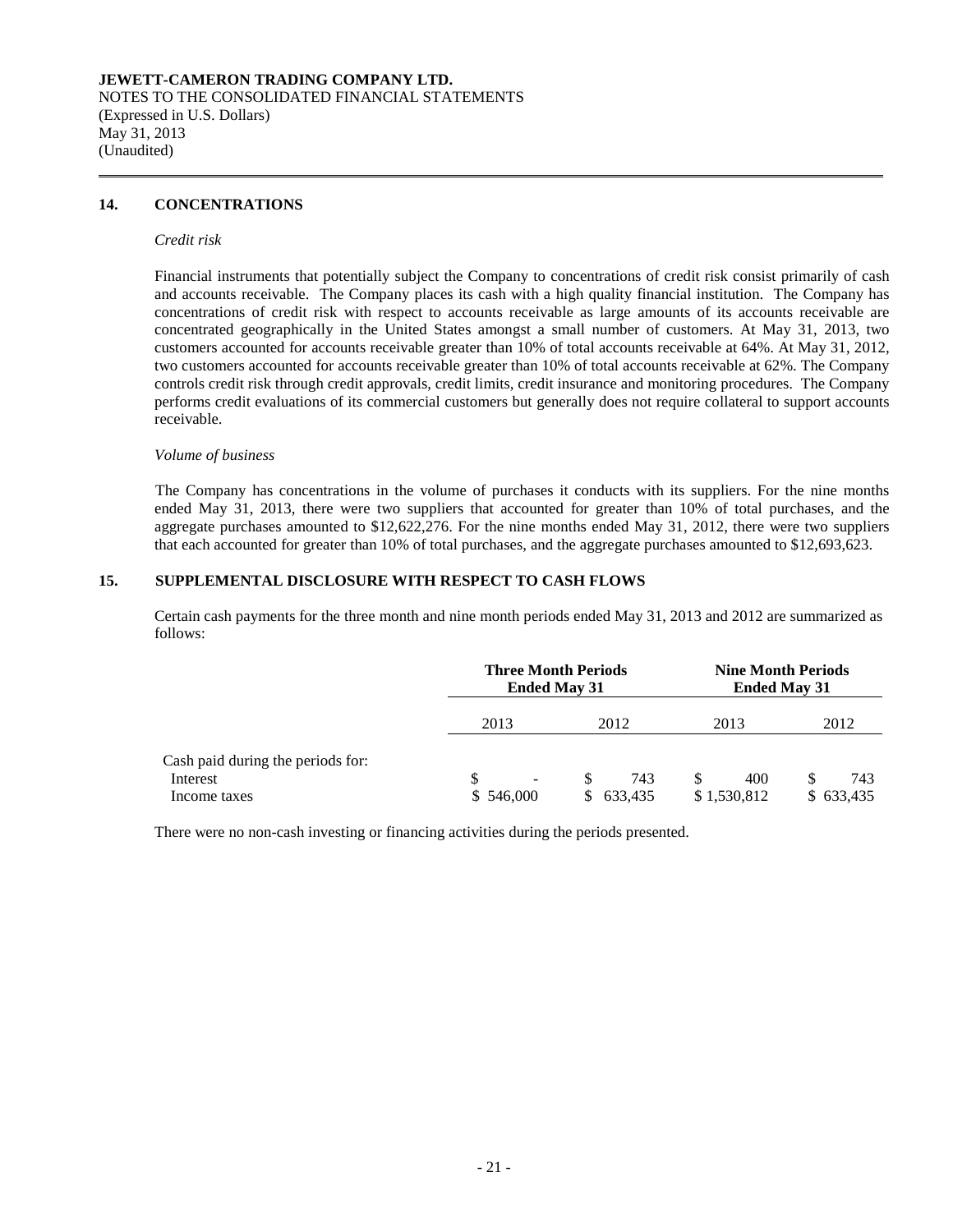#### **Item 2. Management's Discussion and Analysis of Financial Condition and Results of Operations.**

These unaudited consolidated financial statements are those of the Company and its wholly owned subsidiaries. In the opinion of management, the accompanying Consolidated Financial Statements of Jewett-Cameron Trading Company Ltd., contain all adjustments, consisting only of normal recurring adjustments, necessary to fairly state its financial position as of May 31, 2013 and August 31, 2012 and its results of operations and cash flows for the nine month periods May 31, 2013 and 2012 in accordance with U.S. GAAP. Operating results for the three and nine month periods ended May 31, 2013 are not necessarily indicative of the results that may be experienced for the full fiscal year ending August 31, 2013.

The Company's operations are classified into four reportable segments, which were determined based on the nature of the products offered along with the markets being served. The segments are as follows:

- Industrial wood products
- Lawn, garden, pet and other
- Seed processing and sales
- Industrial tools

The industrial wood products segment reflects the business conducted by Greenwood Products, Inc. (Greenwood), a wholly owned subsidiary of Jewett-Cameron Lumber Corporation (JCLC). Greenwood is a processor and distributor of industrial wood products. A major product category is treated plywood that is sold to boat manufacturers and the transportation industry.

The lawn, garden, pet and other segment reflects the business of Jewett-Cameron Lumber Corporation, which is a manufacturer and distributor of specialty metal products and a wholesaler of wood products. Wood products include fencing and landscape timbers, while metal products include dog kennels, proprietary gate support systems, perimeter fencing, and greenhouses. JCLC uses contract manufacturers to make the specialty metal products. Some of the products that JCLC distributes flow through the Company's distribution center located in North Plains, Oregon, and some are shipped direct to the customer from the manufacturer. Primary customers are home centers and other retailers.

The seed processing and sales segment reflects the business of Jewett-Cameron Seed Company (JCSC), a wholly owned subsidiary of JCLC. JCSC processes and distributes agricultural seed. Most of this segment's sales come from selling seed to distributors with a lesser amount of sales derived from cleaning seed.

The industrial tools segment reflects the business of MSI-PRO (MSI), a wholly owned subsidiary of JCLC. MSI imports and distributes products including pneumatic air tools, industrial clamps, and saw blades; that are primarily sold to retailers that in turn sell to contractors and end users. Some of these products carry the Avenger Products brand label.

# **RESULTS OF OPERATIONS**

# **Three Months Ended May 31, 2013 and May 31, 2012**

For the three months ended May 31, 2013, sales totaled \$15,051,509, a decrease of \$1,061,926 compared to sales of \$16,113,435 for the three months ended May 31, 2012. The decrease is primarily due to lower sales at JCSC and MSI.

Sales at Greenwood were \$1,862,740 for the three months ended May 31, 2013 compared to sales of \$1,992,944 for the three months ended May 31, 2012, which was a decrease of \$130,204 or 6.5%. The boat manufacturing industry remains very weak, which has resulted in lower demand for Greenwood's industrial wood products. Operating loss at Greenwood was (\$20,795) for the three months ended May 31, 2013, which was an improvement of \$7,952 from the loss of (\$28,747) recorded in the same period a year ago.

Sales at JCLC for the three months ended May 31, 2013 were \$11,737,628 compared to sales of \$11,923,892 for the three months ended May 31, 2012. This represents a decrease of \$186,264, or 1.6%. Operating income was \$1,721,414, which was an increase of \$242,224 compared to operating income of \$1,479,190 in the year-ago quarter. The higher operating income is primarily due to an increasing shift towards e-commerce sales of our metal products through our customer's online websites, which results in lower costs and higher margins.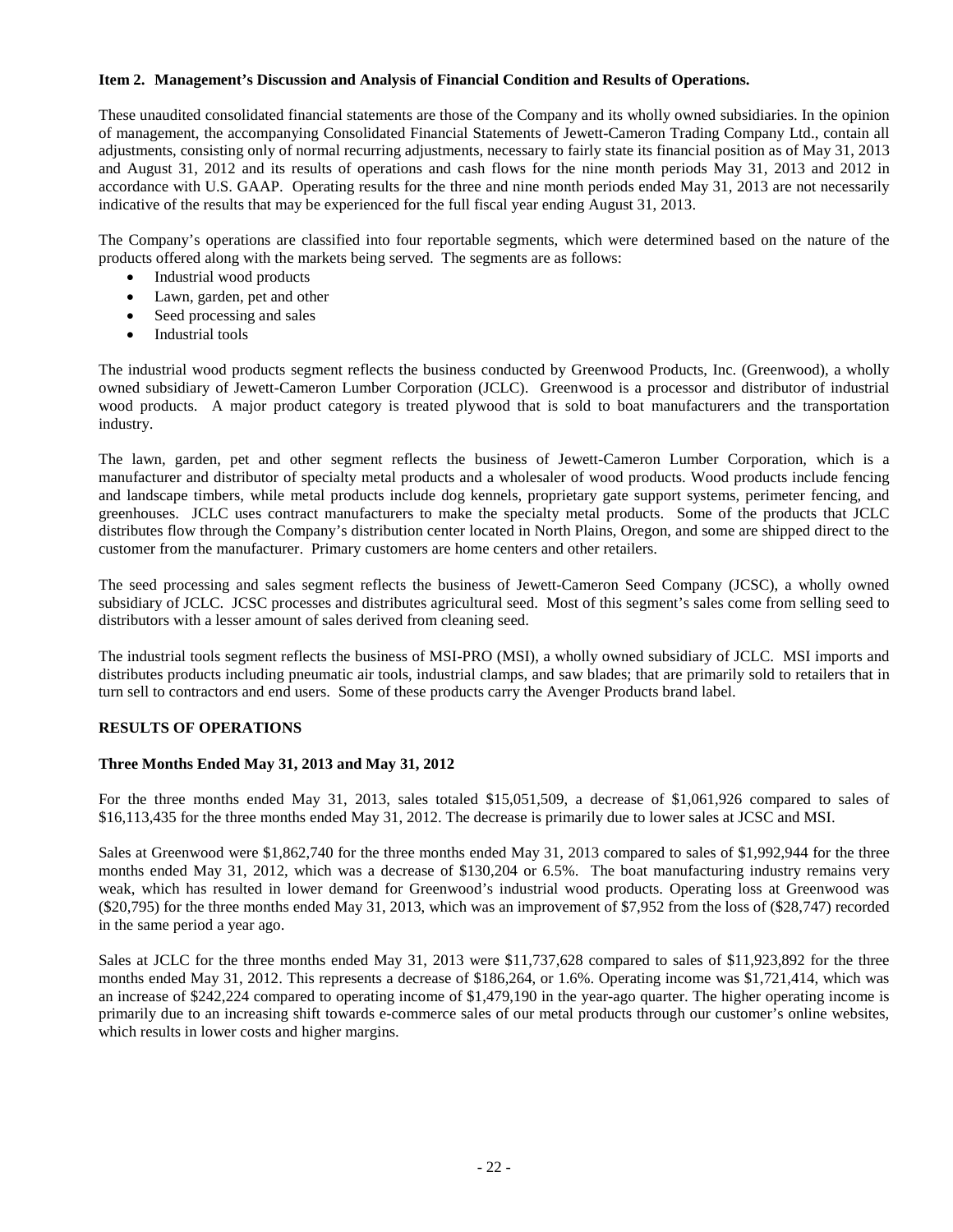Sales at JCSC were \$692,239 for the three months ended May 31, 2013 compared to sales of \$1,192,099 for the three months ended May 31, 2012. This represents a decrease of \$499,860, or 42%. Product seed sales decreased primarily due to the departure of our lead salesman during the quarter. Seed cleaning service revenue has decreased due to an overall reduction in grass seed acres, combined with a consolidation of growers who clean in-house. Operating loss for the current quarter was (\$49,638) compared to operating income of \$3,290 in the year-ago quarter. The decline in operating income was directly attributable to the lower level of sales in the current quarter.

Sales at MSI were \$758,903 for the three months ended May 31, 2013 compared to sales of \$1,004,499 for the three months ended May 31, 2012 which was a decrease of \$245,596, or 24%. Operating income was \$54,411 compared to operating income of \$106,358 in the quarter ended May 31, 2012. The decline in operating income was in line with the lower level of sales.

Gross margin for the three month period ended May 31, 2013 was 20.1% compared to 17.4% for the three months ended May 31, 2012. The increase was largely due to a more favorable product mix in the current quarter, and an increasing shift towards e-commerce sales of our metal products through our customer's online websites.

Operating expenses for the three month period ended May 31, 2013 increased by \$92,686 to \$1,343,614 compared to \$1,250,928 for the three month period ended May 31, 2012. Selling, General and Administrative Expenses increased by \$138,244 to \$372,191 compared to \$233,947. Wages and Employee Benefits declined to \$904,688 from \$955,702 recorded in the year ago period. Depreciation and Amortization rose to 66,735 from \$61,279.

Income tax expense for the three month period ended May 31, 2013 was \$674,678 compared to \$625,600 for the three month period ended May 31, 2012. The Company estimates income tax expense for the quarter based on combined federal and state rates that are currently in effect.

Net income for the three month period ended May 31, 2013 was \$1,018,564, or \$0.32 per share, compared to net income of \$937,090, or \$0.29 per share, for the three month period ended May 31, 2012, after adjustment for the 2 for 1 stock split effective May 2, 2013. The increase in earnings per share was due to the higher net income as well as a reduction in the weighted average number of common shares outstanding as a result of the repurchase and cancellation of common shares by the Company.

# **Nine Months Ended May 31, 2013 and May 31, 2012**

For the nine months ended May 31, 2013, sales increased by \$3,469,896, or 9.9%, to \$38,575,738 from \$35,105,842 for the nine months ended May 31, 2012. The increase primarily reflects higher sales at JCLC.

Sales at Greenwood were \$5,935,268 for the nine months ended May 31, 2013 compared to sales of \$5,700,139 for the nine months ended May 31, 2012. This is an increase of \$235,129, or 4%. The increase in sales was due to successful sales efforts obtaining international export orders for our specialty plywood. The marine market, however, remains very weak. Sales to boat manufacturers represented approximately 20% of Greenwood's total sales for the nine months ended May 31, 2013, and demand from these kinds of customers has been severely affected by the uncertain economic environment. Boat manufacturers continue to work down excess inventory accumulated over the past several years, and until such point, we do not foresee an industry recovery. We continue to develop a readiness to participate when the market rebounds. Operating loss at Greenwood was (\$10,469) for the current nine month period compared to an operating loss of (\$131,191) for the nine months ended May 31, 2012.

Sales at JCLC were \$26,742,571 for the nine months ended May 31, 2013 compared to sales of \$22,874,080 for the nine months ended May 31, 2012. This represents an increase of \$3,868,491, or 17%. The higher sales were due to several factors. The Company's older products have increased their market share with existing customers due to our sales efforts and the Company being recognized as a reliable and valued supplier. Also, the weakened economy has resulted in many consumers employing a "staycation" approach which has produced increased spending on home and backyard projects, including their pets. Therefore, many of our customers have expanded their pet product lines, including adding the Company's newer pet containment products. Operating income increased to \$3,217,884 from \$2,310,720 for the nine months ended May 31, 2012. Overall, the operating results of JCLC are seasonal with the first two quarters of the fiscal year being much slower than the final two quarters of the fiscal year.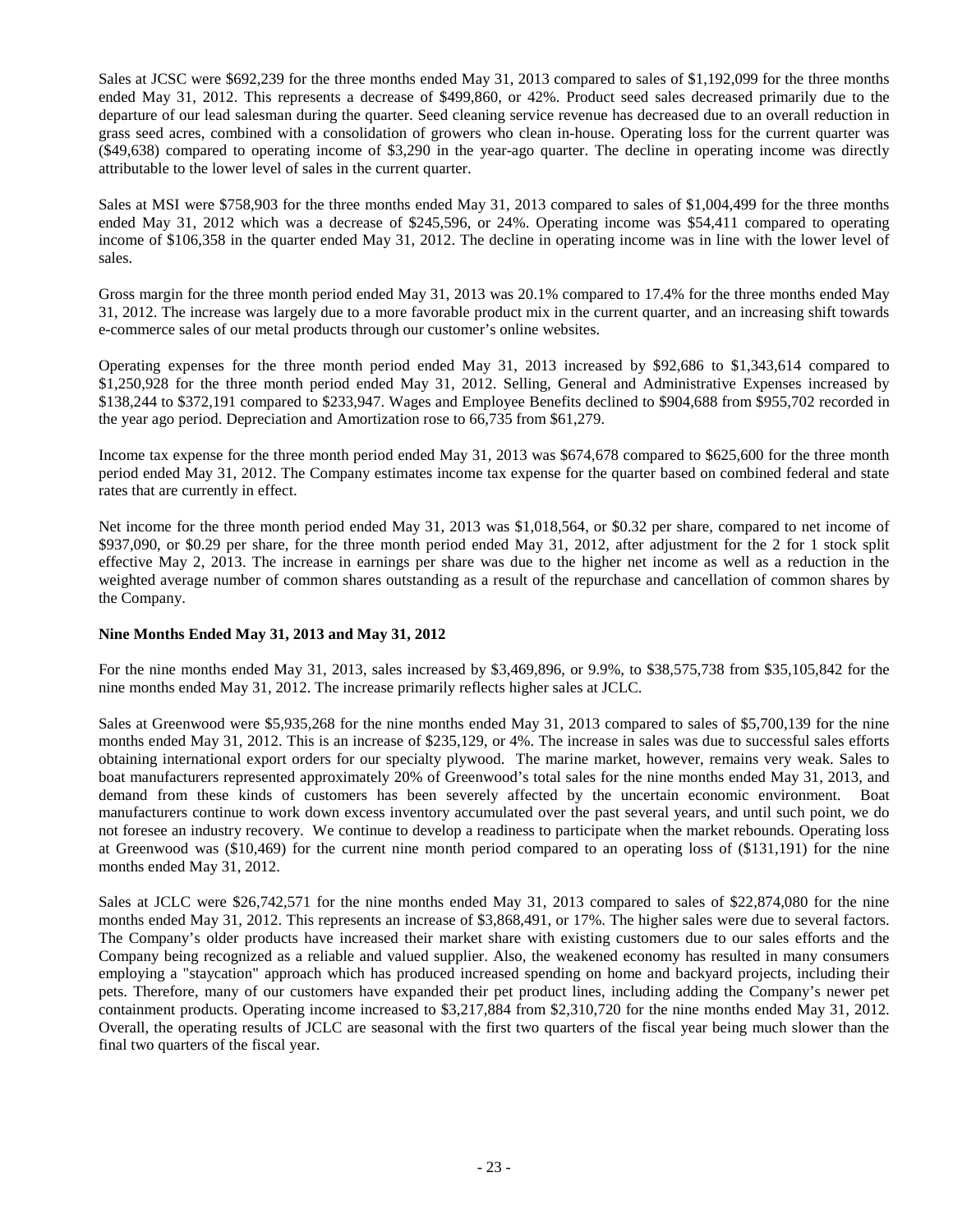Sales at JCSC were \$4,193,249 for the nine months ended May 31, 2013 compared to sales of \$4,452,635 for the nine months ended May 31, 2012, which was a decrease of \$259,386, or 6%. Higher cereal and livestock feed prices prevalent in the last several years have caused a shift by some growers from grass seed to grains, which have begun to have a positive effect on surpluses and wholesale prices. However, demand remains relatively weak, primarily from the new home construction and golf course industry in North America. Operating income for the current nine month period was \$142,663, which was a slight increase from operating income of \$142,578 recorded in the prior year's nine month period.

Sales at MSI were \$1,704,651 for the nine months ended May 31, 2013 compared to sales of \$2,078,988 for the nine months ended May 31, 2012 which was a decrease of \$374,337 or 18%. The Company has wound down certain sales programs of its lower margin products and has concentrated on selling its more profitable products. Although sales declined by 18%, operating income rose to \$129,774 from \$127,832 for the nine month period ended May 31, 2012.

Gross margin for the nine month period ended May 31, 2013 was 19.3% compared to 18.1% for the nine months ended May 31, 2012.

Operating expenses for the current nine month period rose slightly to \$4,022,844 compared to expenses of \$3,973,053 for the nine months ended May 31, 2012. Selling and Administrative expenses increased to \$1,176,173 from \$1,122,892. Wages and Employee Benefits were largely unchanged at \$2,658,240 for the nine months ended May 31, 2013 compared to \$2,663,388 for the nine months ended May 31, 2012. Depreciation and Amortization rose slightly to \$188,431 from \$186,773 recorded in the prior nine month period.

Other items in the current nine month period ended May 31, 2013 included the gain on sale of property, plant and equipment of \$353,852 from the sale of approximately 1.64 acres of land to the State of Oregon. In the nine months ended May 31, 2012, the Company recorded the reversal of Litigation Reserves of \$1,443,629 due to the favorable decision for the Company from the Oregon Supreme Court in the Company's lawsuit filed in relation to the acquisition of inventory by Greenwood Products. Including the other items, income before income taxes totaled \$3,821,453 compared to \$3,841,690 for the nine months ended May 31, 2012. Income tax expense for the current nine months was \$1,531,512 compared to \$1,552,793 for the nine months ended May 31, 2012. The Company estimates income tax expense for the period based on combined federal and state rates that are currently in effect.

Net income for the nine month period ended May 31, 2013 was \$2,289,941, or \$0.73 per share, compared to net income of \$2,288,897, or \$0.65 per share, for the nine month period ended May 31, 2012, after adjustment for the 2 for 1 stock split effective May 2, 2013. The increase in earnings per share for the current nine months was positively affected due to a reduction in the weighted average number of common shares outstanding as a result of the repurchase and cancellation of common shares by the Company.

# **LIQUIDITY AND CAPITAL RESOURCES**

As of May 31, 2013, the Company had working capital of \$17,428,279 compared to working capital of \$14,930,305 as of August 31, 2012, an increase of \$2,497,974. The largest differences in individual components in working capital during the period were a \$369,491 increase in cash; a \$1,727,858 increase in accounts receivable due to the seasonal cycle of sales to customers and the related timing of cash receipts; a decrease of \$2,410,477 in inventory as the Company typically carries lower inventory in the third quarter due to the seasonal timing of its sales; a decrease of \$5,000 in note receivable as the balance of \$20,000 on one note was repaid and a new note of \$15,000 was subsequently issued; an increase of \$1,501,480 in prepaid expenses which is largely related to down payments for future inventory purchases; an increase of \$125,868 in prepaid income taxes. Accounts payable declined by \$1,166,234 due to the timing of payments to suppliers; accrued liabilities rose slightly by \$34,665; accrued income taxes fell by \$37,203 due to the timing of estimated tax payments; and litigation reserve declined by \$19,982 as differences in interest rates resulted in a reduction in the amount reserved.

As of May 31, 2013, accounts receivable and inventory represented 49% of current assets and 44% of total assets. For the three months ended May 31, 2013, the accounts receivable collection period, or DSO, was 29 compared to 30 for the three months ended May 31, 2012. For the nine month period ended May 31, 2013, the DSO was 34 compared to 40 for the nine months ended May 31, 2012. Inventory turnover for the three months ended May 31, 2013 was 40 days compared to 40 days for the three months ended May 31, 2012. For the nine months ended May 31, 2013, inventory turnover was 52 days compared to 52 days for the nine months ended May 31, 2012.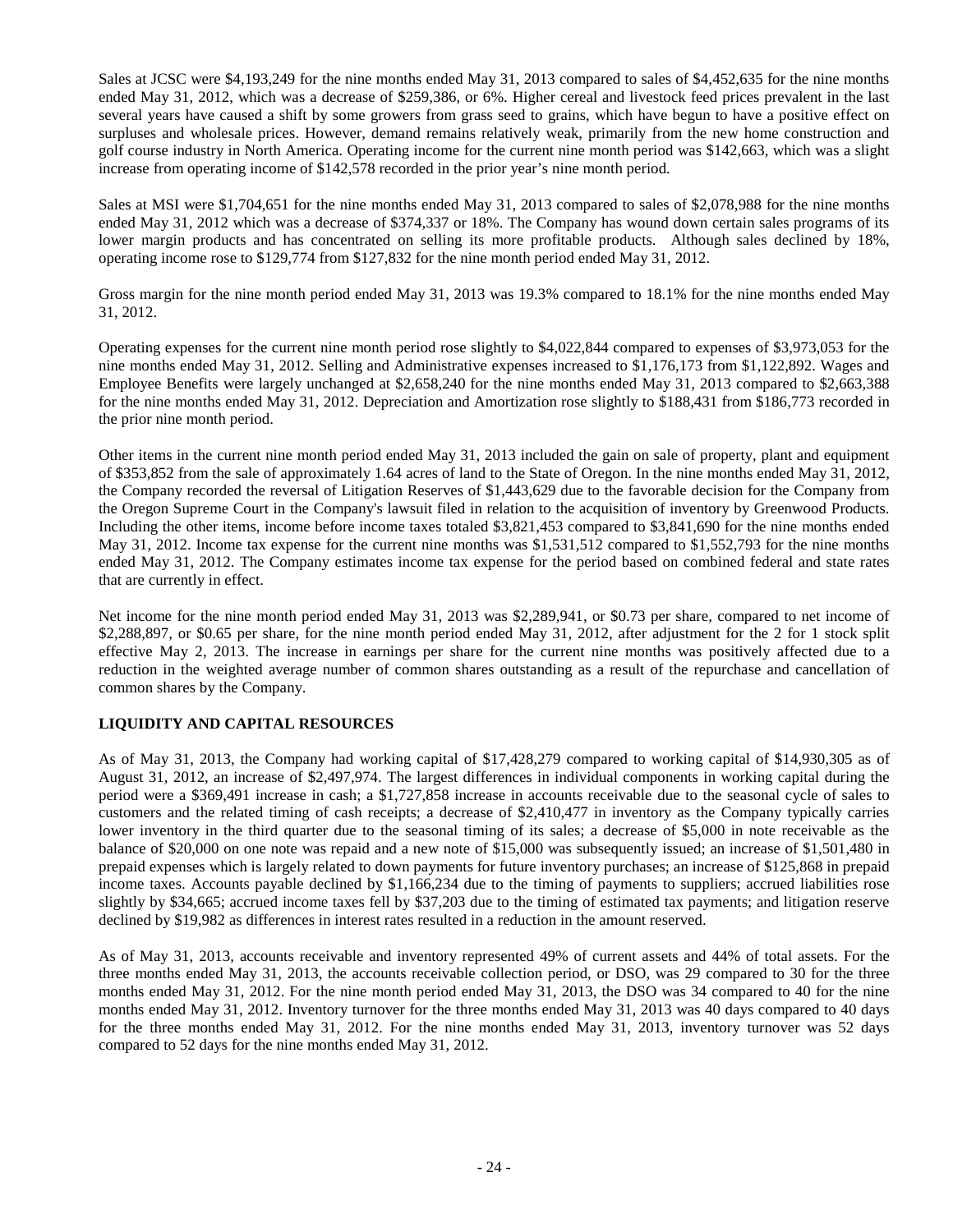External sources of liquidity include a line of credit from U.S. Bank of \$5,000,000 of which the Company had no borrowing against at May 31, 2013. Borrowing under the line of credit is secured by an assignment of accounts receivable and inventory. The interest rate is calculated solely on the one month LIBOR rate plus 200 basis points. As of May 31, 2013, the one month LIBOR rate plus 200 basis points was  $2.19\%$  (0.19% + 2.00%). The line of credit has certain financial covenants. The Company is in compliance with these covenants.

The Company has been utilizing its cash position by repurchasing common shares under 10b5-1 plans in order to increase shareholder value. During the first nine months of fiscal 2013 ended May 31, 2013, the Company repurchased and cancelled 814 common shares at a total cost of \$4,884, which represents an average price of \$6.00 per share after adjusting for the 2-for-1 stock split effective May 2, 2013. Subsequent to the nine month period ended May 31, 2013, the Company commenced a new share repurchase plan to purchase for cancellation up to 400,000 common shares, which represents approximately 13% of the approximately 3.1 million common shares outstanding. The repurchase plan commenced on June 3, 2013 and will remain in place until August 16, 2013 but may be limited or terminated at any time without prior notice.

#### **Business Risks**

This quarterly report includes "forward–looking statements" as that term is defined in Section 21E of the Securities Exchange Act of 1934. Forward-looking statements can be identified by the use of forward-looking terminology such as "believes," "expects," "may," "will," "should," "seeks," "approximately," "intends," "plans," "estimates," "anticipates," or "hopeful," or the negative of those terms or other comparable terminology, or by discussions of strategy, plans or intentions. For example, this section contains numerous forward-looking statements. All forward-looking statements in this report are made based on management's current expectations and estimates, which involve risks and uncertainties, including those described in the following paragraphs.

#### **Risks Related to Our Common Stock**

#### *We may decide to acquire assets or enter into business combinations, which could be paid for, either wholly or partially with our common stock and if we decide to do this our current shareholders would experience dilution in their percentage of ownership.*

Our Articles of Incorporation give our Board of Directors the right to enter into any contract without the approval of our shareholders. Therefore, our management could decide to make an investment (buy shares, loan money, etc.) without shareholder approval. If we acquire an asset or enter into a business combination, this could include exchanging a large amount of our common stock, which could dilute the ownership interest of present stockholders.

#### *Future stock distributions could be structured in such a way as to be 1) diluting to our current shareholders or 2) could cause a change in control to new investors.*

If we raise additional funds by selling more of our stock, the new stock may have rights, preferences or privileges senior to those of the rights of our existing stock. If common stock is issued in return for additional funds, the price per share could be lower than that paid by our current stockholders. The result of this would be a lessening of each present stockholder's relative percentage interest in our company.

Our shareholders could experience significant dilution if we issue our authorized 10,000,000 preferred shares.

The Company's common shares currently trade within the NASDAQ Capital Market in the United States. The common shares also formerly traded on the Toronto Stock Exchange ("TSX") in Canada until the Company voluntarily delisted from the TSX on October 11, 2012. The average daily trading volume of our common stock on NASDAQ was 7,126 shares (after adjusting for the 2 for 1 stock split) for the nine months ended May 31, 2013. With this limited trading volume, investors could find it difficult to purchase or sell our common stock.

#### **Risks Related to Our Business**

# *We could experience a decrease in the demand for our products resulting in lower sales volumes, which would give us less capital with which to operate.*

In the past we have at times experienced decreasing products sales with certain customers. The reasons for this can be generally attributed to factors such as competition, wood products prices, and interest rates. If economic conditions deteriorate or if consumer preferences change, we could experience a significant decrease in profitability.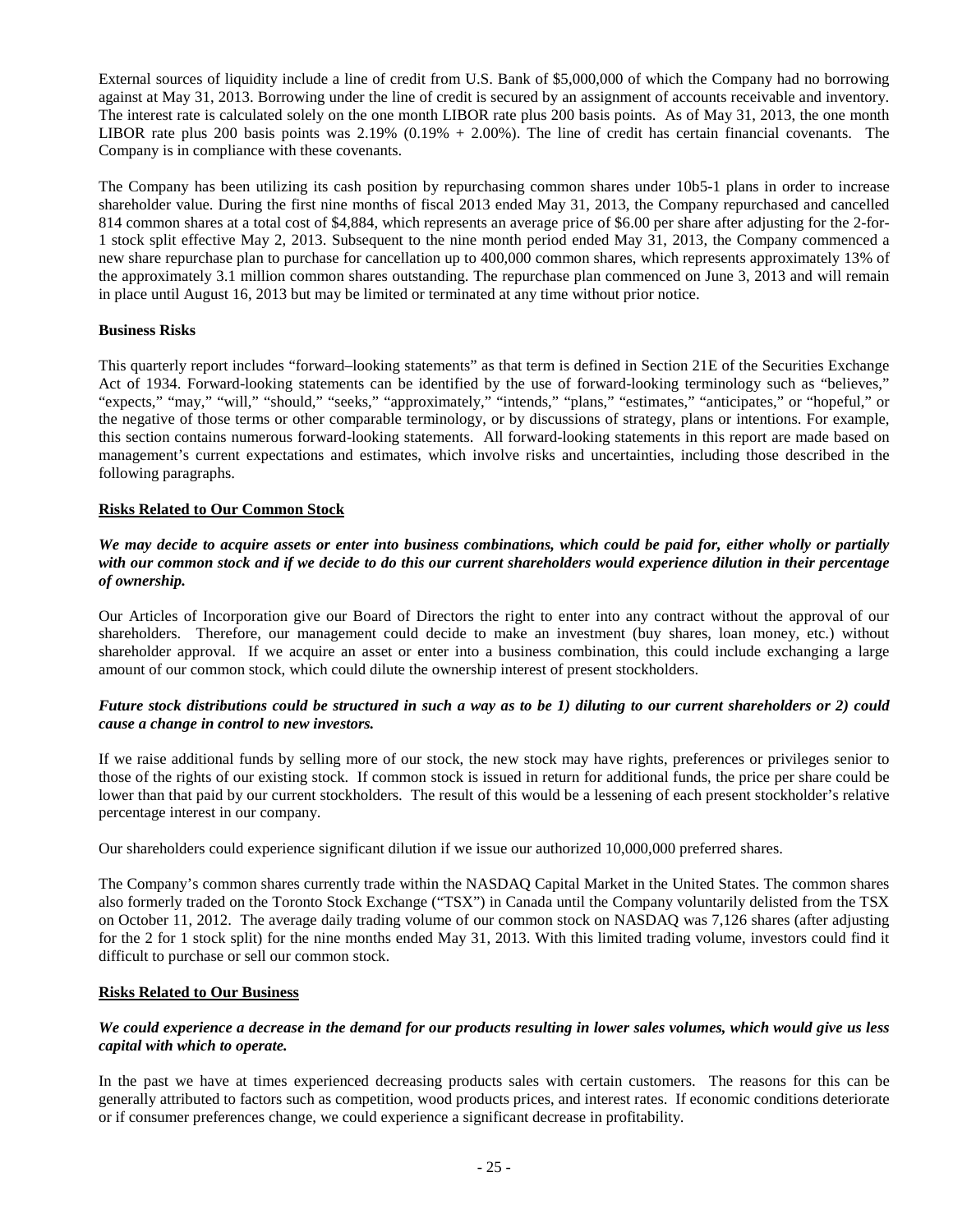#### *If our top customers were lost and could not be replaced.*

For the nine months ended May 31, 2013, our top ten customers represented 67% of our total sales. We would experience a significant decrease in sales and profitability and would have to cut back our operations, if these customers were lost and could not be replaced. Our top ten customers are in the U.S., Canada and Mexico and are primarily in the home improvement, marine, and agricultural industries.

# *We could experience delays in the delivery of our products to our customers causing us to lose business.*

We purchase our products from other vendors and a delay in shipment from these vendors to us could cause significant delays in our delivery to our customers. This could result in a decrease in sales orders to us and we would experience a loss in profitability.

#### *We could lose our credit agreement and could result in our not being able to pay our creditors.*

We have a line of credit with U.S. Bank in the amount of \$5,000,000 of which \$5,000,000 is available. We are currently in compliance with the requirements of our existing line of credit. If we lost this credit it could become impossible to pay some of our creditors on a timely basis.

#### *If we fail to maintain an effective system of internal controls, we may not be able to detect fraud or report our financial results accurately, which could harm our business and we could be subject to regulatory scrutiny.*

We have completed a management assessment of internal controls as prescribed by Section 404 of the Sarbanes-Oxley Act, which we were required to do in connection with our year ended August 31, 2012. Based on this process we did not identify any material weaknesses. Although we believe our internal controls are operating effectively, we cannot guarantee that in the future we will not identify any material weaknesses in connection with this ongoing process.

#### **Item 3. Quantitative and Qualitative Disclosures about Market Risk**

#### **Interest Rate Risk**

The Company does not have any derivative financial instruments as of May 31, 2013. However, the Company is exposed to interest rate risk.

The Company's interest income and expense are most sensitive to changes in the general level of U.S. interest rates. In this regard, changes in U.S. interest rates affect the interest earned on the Company's cash equivalents as well as interest paid on debt.

The Company has a line of credit whose interest rate may fluctuate over time based on economic changes in the environment. The Company is subject to interest rate risk and could be subject to increased interest payments if market interest rates fluctuate. The Company does not expect any change in the interest rates to have a material adverse effect on the Company's results from operations.

# **Foreign Currency Risk**

The Company operates primarily in the United States. However, a relatively small amount of business is conducted in currencies other than U.S. dollars. Also, to the extent that the Company uses contract manufacturers in China, currency exchange rates can influence the Company's purchasing costs.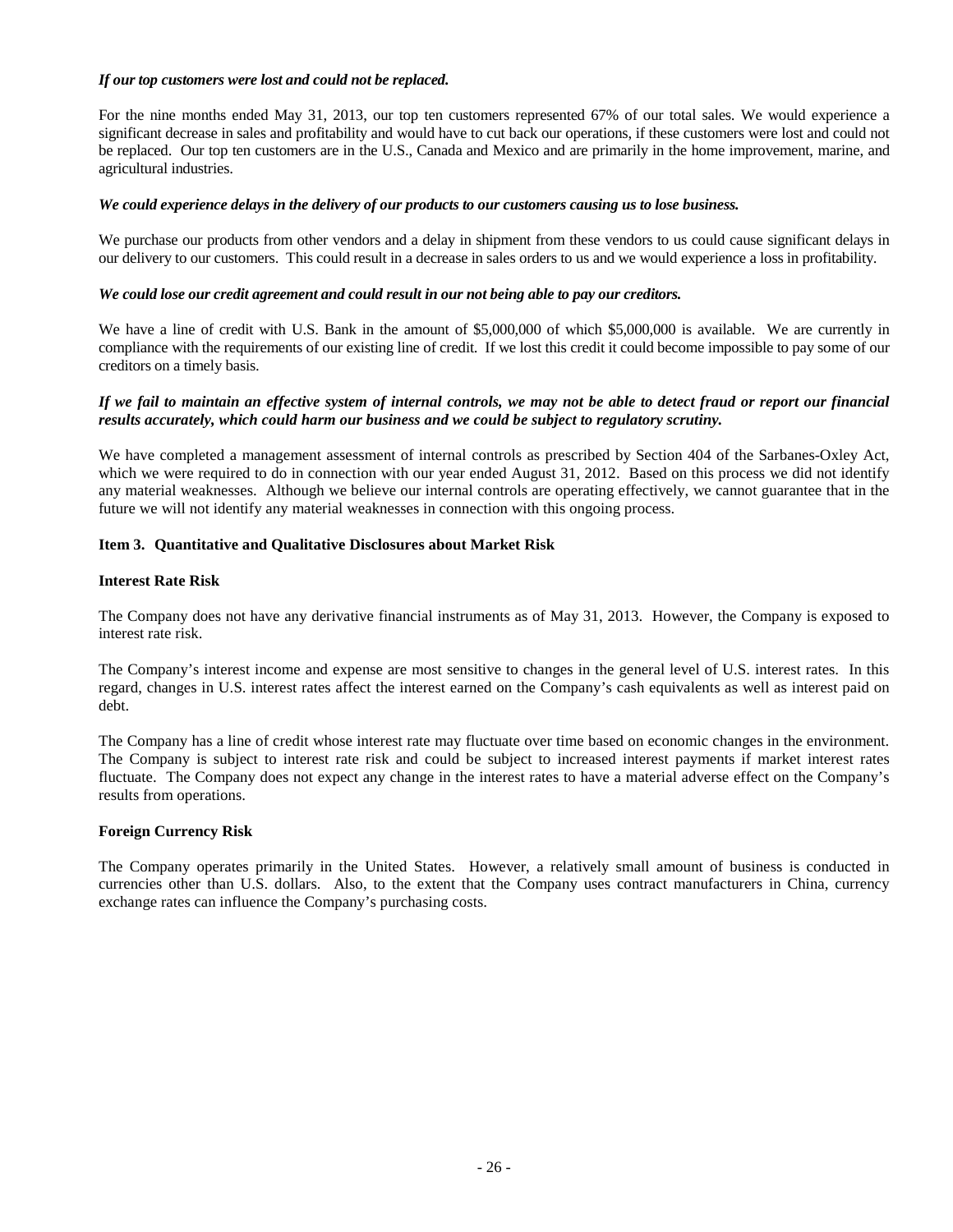#### **Item 4. Controls and Procedures**

# *Disclosure Controls and Procedures*

Management of the Company, including the Chief Executive Officer and the Chief Financial Officer, have evaluated the effectiveness of our disclosure controls and procedures as of the end of the period covered by this report as defined in Rule 13a-15(e) or Rule 15d-15(e) under the Securities Exchange Act of 1934 (the "Exchange Act"). Based on that evaluation, our Chief Executive Officer and our Chief Financial Officer have concluded that, as of the end of the period covered by this report, our disclosure controls and procedures are effective in ensuring that information required to be disclosed in our Exchange Act reports is (1) recorded, processed, summarized and reported in a timely manner, and (2) accumulated and communicated to our management, including our Chief Executive Officer and our Chief Financial Officer, as appropriate, to allow timely decisions regarding required disclosure.

# *Changes in Internal Control Over Financial Reporting*

There were no changes in the Company's internal control over financial reporting that occurred during the Company's most recently completed fiscal quarter that have materially affected, or are reasonably likely to materially affect, the Company's internal control over financial reporting.

# **Part II – OTHER INFORMATION**

# **Item 1. Legal Proceedings**

# **a) Greenwood Products**

One of our subsidiaries was a plaintiff in a lawsuit filed in Portland, Oregon, entitled, Greenwood Products, Inc. et al v. Greenwood Forest Products, Inc. et al., Case No. 05-02553 (Multnomah County Circuit Court).

During fiscal 2002 the Company entered into a purchase agreement to acquire inventory over a 15 month period with an initial estimated value of \$7,000,000 from Greenwood Forest Products, Inc. During the year ended August 31, 2003, the Company completed the final phase of the inventory acquisition. As partial consideration for the purchase of the inventory the Company issued two promissory notes, based on its understanding of the value of the inventory purchased. The Company believes it overpaid the obligation by approximately \$820,000. The holder counterclaimed for approximately \$2,400,000.

Litigation was completed on March 5, 2007 with the court's general judgment and money award. The net effect was money judgment in favor of Greenwood Forest Products, Inc. for \$242,604 and an award of contested intellectual property rights to the Company. The Company accrued reserves to cover the money judgment related to this dispute. Both parties filed appeals for review of the court's opinion.

During the 1st quarter of Fiscal 2011, the Oregon Court of Appeals ruled that the judgment in favor of Jewett Cameron as plaintiffs should be reversed and the judgment in favor of defendants should stand. The judgment in favor of the Company was for \$819,000 plus attorneys fees. The judgment against plaintiffs is for \$1,187,137. The Company appealed the ruling to the Oregon Supreme Court. In addition to the previously accrued litigation reserve of \$225,000, the Company recorded a litigation loss of \$962,137 and interest of \$440,778 in fiscal 2011 ended August 31, 2011 related to the judgment. In the first quarter of fiscal 2012 ended November 30, 2011, the Company recorded additional interest of \$16,204.

In February 2012, the Company received the decision from the Oregon Supreme Court which reversed in part the decision of the Oregon Court of Appeals in a way favorable to the Company. The case is now returned to the Oregon Court of Appeals for further consideration. As the decision was favorable to Jewett Cameron, the Company has reversed \$1,459,832 of the litigation reserve and accrued interest during the 2nd quarter of fiscal 2012 ended February 29, 2012. The reversal has been treated as a one-time gain during the quarter.

# **b) Oregon Department of Transportation**

In January 2013, the Company's subsidiary Jewett-Cameron Lumber Corporation reached a settlement with the State of Oregon Department of Transportation in the Circuit Court of the State of Oregon for Washington County, Case No. C122901CV. Under the settlement agreement, the Company agreed to sell approximately 1.64 acres of land to the Department of Transportation for \$410,000. The land had a cost basis of \$56,148, and the Company recorded a gain on sale of property plant and equipment of \$353,852 during the 2nd quarter of fiscal 2013 ended February 28, 2013.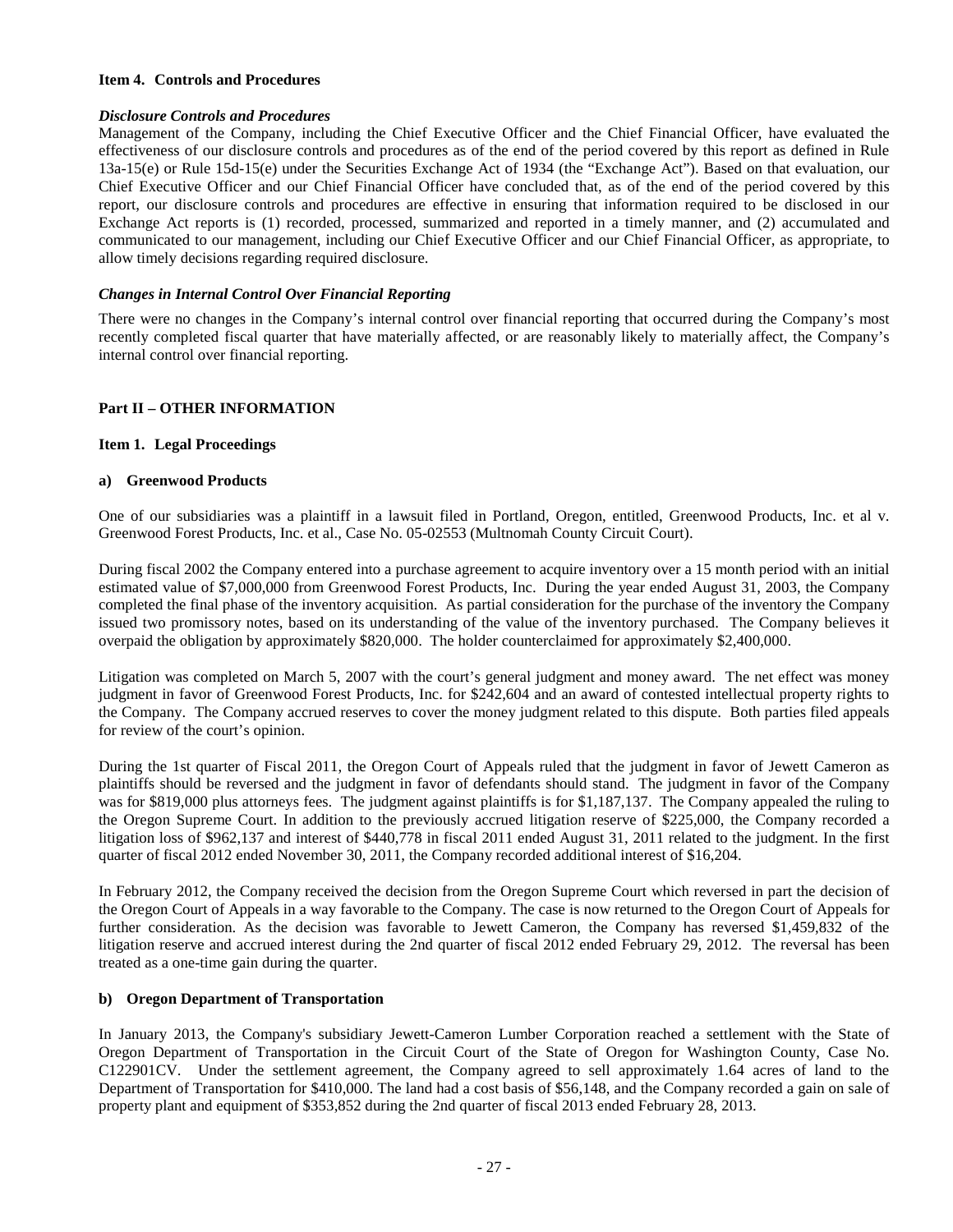The Company does not know of any other material, active or pending legal proceedings against them; nor is the Company involved as a plaintiff in any other material proceeding or pending litigation. The Company knows of no other active or pending proceedings against anyone that might materially adversely affect an interest of the Company.

#### **Item 2. Unregistered Sales of Equity Securities and Use of Proceeds**

---No Disclosure Required---

#### **Item 3. Defaults Upon Senior Securities**

---No Disclosure Required---

#### **Item 4. Mine Safety Disclosures**

---No Disclosure Required---

#### **Item 5. Other Information**

---No Disclosure Required---

#### **Item 6. Exhibits**

- 31.1 Certification of Chief Executive Officer pursuant to Section 302 of the Sarbanes-Oxley Act, Donald M. Boone
- 31.2 Certification of Chief Financial Officer pursuant to Section 302 of the Sarbanes-Oxley Act, Murray G. Smith.
- 32.1 Certification of Chief Executive Officer pursuant to 18 U.S.C., 1350 (Section 906 of the Sarbanes-Oxley Act), Donald M. Boone
- 32.2 Certification of Chief Financial Officer pursuant to 18 U.S.C., 1350 (Section 906 of the Sarbanes-Oxley Act), Murray G. Smith
- 
- 101.INS XBRL Instance Document<br>101.SCH XBRL Taxonomy Extensio XBRL Taxonomy Extension Schema Document
- 101.CAL XBRL Taxonomy Extension Calculation Linkbase Document
- 101.DEF XBRL Taxonomy Extension Definition Linkbase Document
- 101.LAB XBRL Taxonomy Extension Label Linkbase Document
- 101.PRE XBRL Taxonomy Extension Presentation Linkbase Document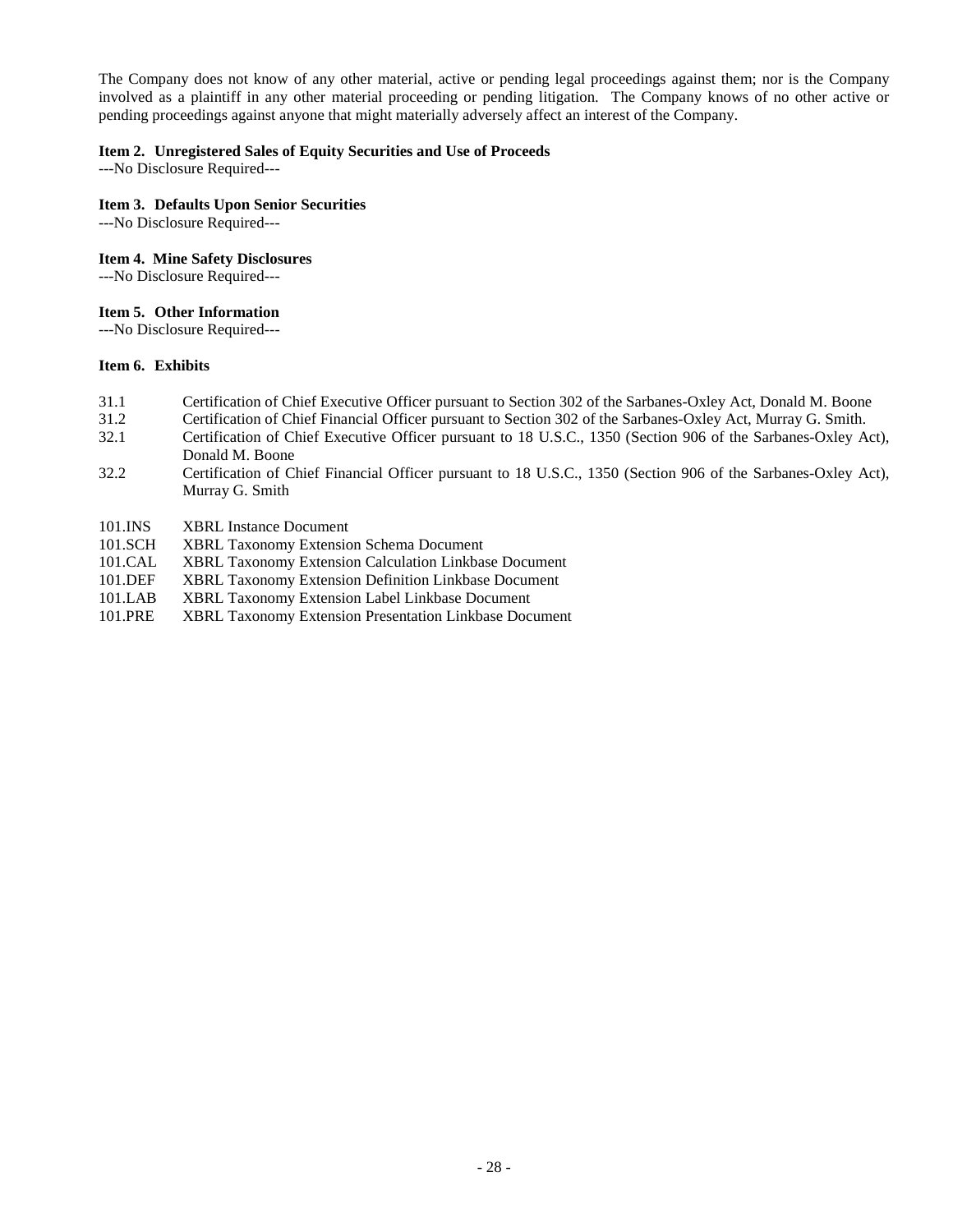#### **SIGNATURES**

Pursuant to the requirements of the Securities Exchange Act of 1934, the Registrant has duly caused this report to be signed on its behalf by the undersigned, thereunto duly authorized.

> Jewett-Cameron Trading Company Ltd. (Registrant)

July 11, 2013 */s/ "Donald M. Boone"* Donald M. Boone, President/CEO/Director

July 11, 2013 */s/ "Murray G. Smith"* Murray G. Smith, Chief Financial Officer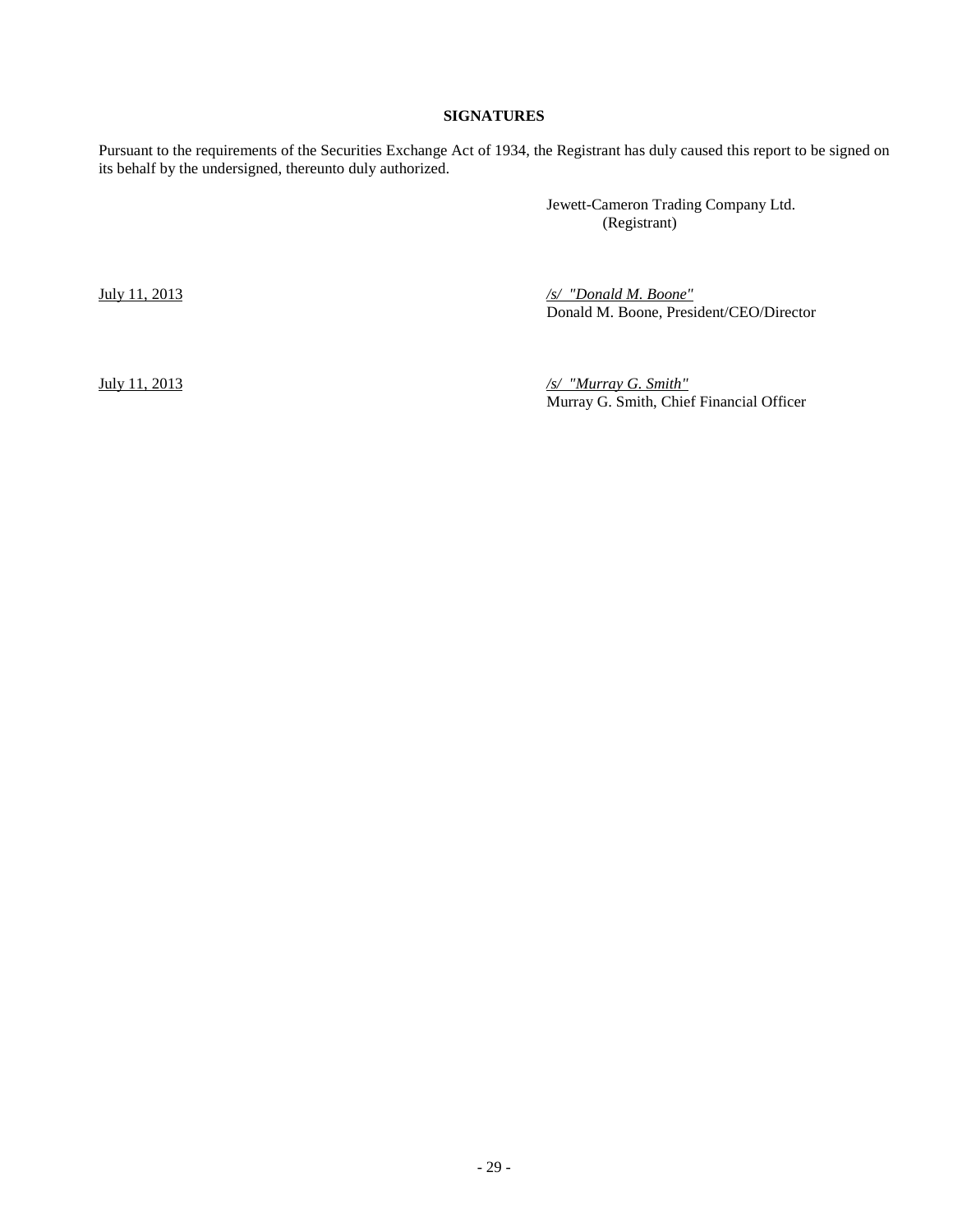# **CERTIFICATIONS**

I, Donald M. Boone, certify that:

- 1. I have reviewed this Quarterly Report on Form 10-Q of Jewett Cameron Trading Company Ltd;
- 2. Based on my knowledge, this report does not contain any untrue statement of a material fact or omit to state a material fact necessary to make the statements made, in light of the circumstances under which such statements were made, not misleading with respect to the period covered by this report;
- 3. Based on my knowledge, the financial statements, and other financial information included in this report, fairly present in all material respects the financial condition, results of operations and cash flows of the registrant as of, and for, the periods presented in this report;
- 4. The registrant's other certifying officer and I are responsible for establishing and maintaining disclosure controls and procedures (as defined in Exchange Act Rules 13a-15(e) and 15d-15(e)) and internal control over financial reporting (as defined in Exchange Act Rules 13a-15(f) and 15d-15(f)) for the registrant and have:
	- a) Designed such disclosure controls and procedures, or caused such disclosure controls and procedures to be designed under our supervision, to ensure that material information relating to the registrant, including its consolidated subsidiaries, is made known to us by others within those entities, particularly during the period in which this report is being prepared;
	- b) Designed such internal control over financial reporting, or caused such internal control over financial reporting to be designed under our supervision, to provide reasonable assurance regarding the reliability of financial reporting and the preparation of financial statements for external purposes in accordance with generally accepted accounting principals;
	- c) Evaluated the effectiveness of the registrant's disclosure controls and procedures and presented in this report our conclusions about the effectiveness of the disclosure controls and procedures, as of the end of the end of the period covered by this report based on such evaluation; and
	- d) Disclosed in this report any change in the registrant's internal control over financial reporting that occurred during the registrant's most recent fiscal quarter that has materially affected, or is reasonably likely to materially affect, the registrant's internal control over financial reporting; and
- 5. The registrant's other certifying officer and I have disclosed, based on our most recent evaluation of internal control over financial reporting, to the registrant's auditors and the audit committee of the registrant's board of directors (or persons performing the equivalent functions):
	- a) all significant deficiencies and material weaknesses in the design or operation of internal control over financial reporting which are reasonably likely to adversely affect the registrant's ability to record, process, summarize and report financial information; and
	- b) any fraud, whether or not material, that involves management or other employees who have a significant role in the registrant's internal control over financial reporting.

Date: July 11, 2013

By: */s/ "Donald M. Boone"* **Donald M. Boone, Chief Executive Officer**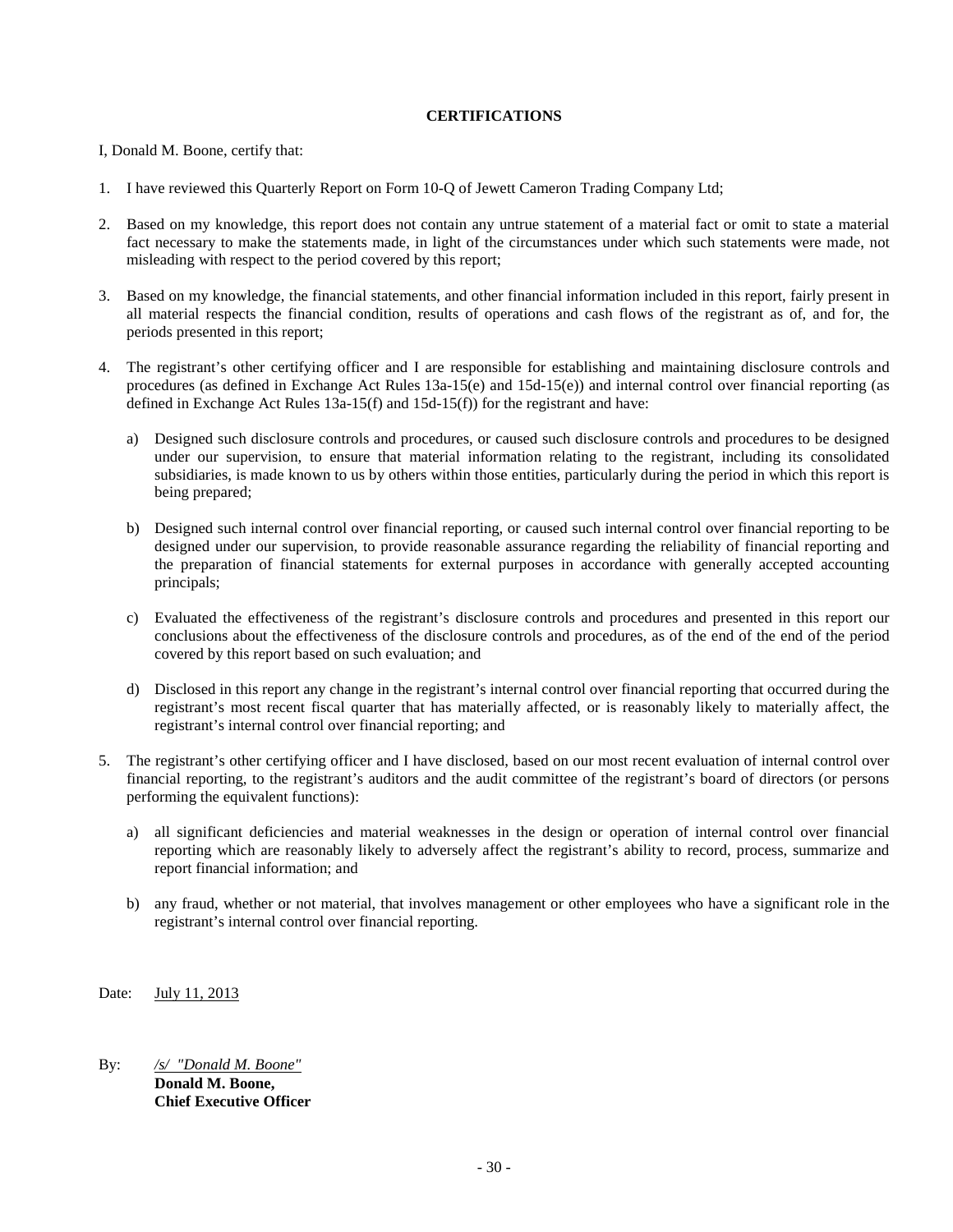#### **CERTIFICATION PURSUANT TO 18 U.S.C. SECTION 1350,**

#### **AS ADOPTED PURSUANT TO**

# **SECTION 906 OF THE U.S. SARBANES-OXLEY ACT OF 2002**

In connection with the Quarterly Report of Jewett-Cameron Trading Company Ltd. (the "Company") on Form 10-Q for the period ended May 31, 2013 as filed with the Securities and Exchange Commission on the date hereof (the "Report"), each of the undersigned officers of the Company does hereby certify, to such officer's knowledge, that, pursuant to 18 U.S.C. Section 1350, as adopted pursuant to Section 906 of the Sarbanes-Oxley Act of 2002, that:

- (1) The Report fully complies with the requirements of section 13(a) or 15(d) of the Securities Exchange Act of 1934; and
- (2) The information contained in this Report fairly presents, in all material respects, the financial condition and results of operations of the Company.

Date: <u>July 11, 2013</u> Signed: */s/ "Donald M. Boone"* 

**Donald M. Boone, President and CEO**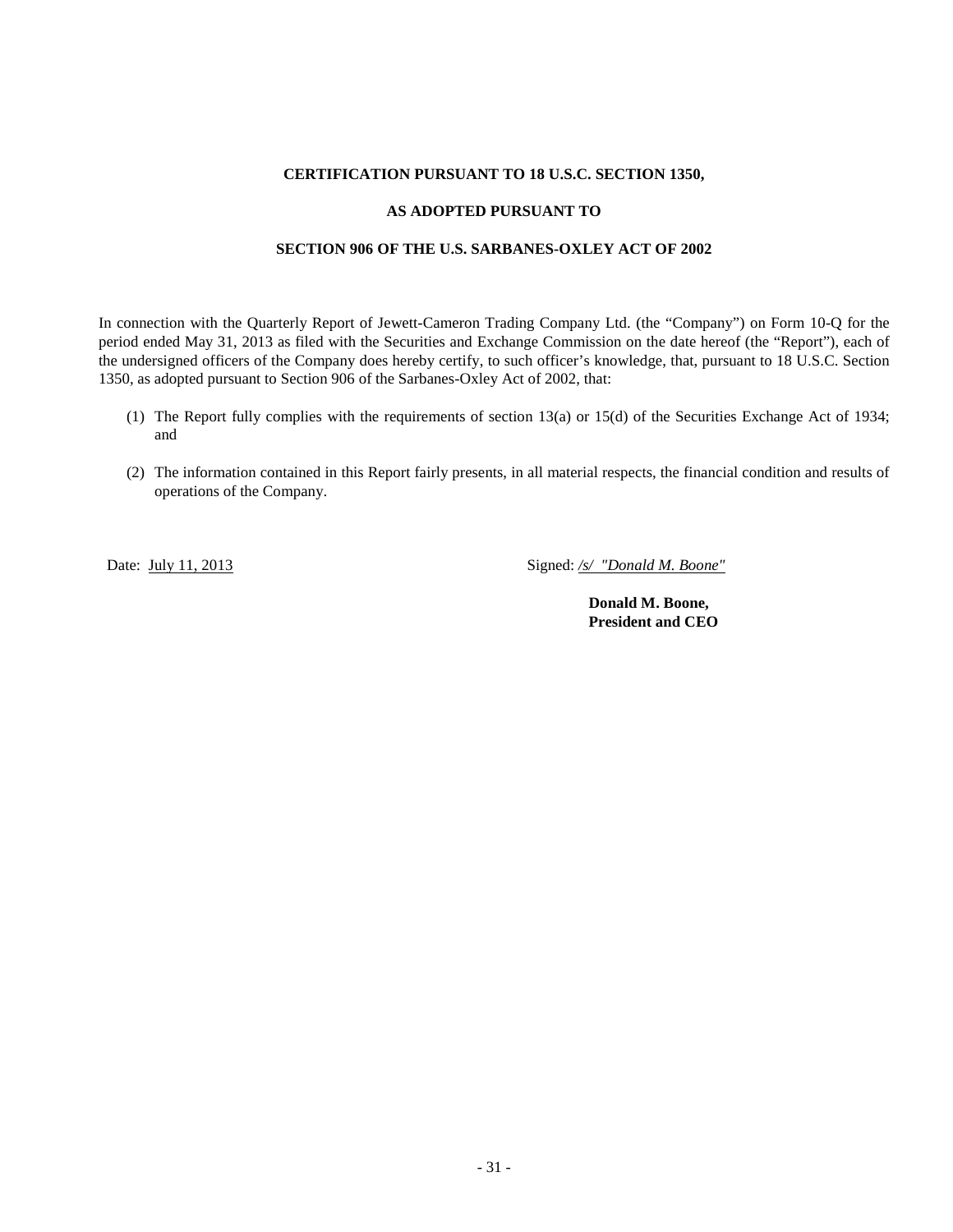#### **CERTIFICATIONS**

I, Murray G. Smith, certify that:

- 1. I have reviewed this Quarterly Report on Form 10-Q of Jewett Cameron Trading Company Ltd;
- 2. Based on my knowledge, this report does not contain any untrue statement of a material fact or omit to state a material fact necessary to make the statements made, in light of the circumstances under which such statements were made, not misleading with respect to the period covered by this report;
- 3. Based on my knowledge, the financial statements, and other financial information included in this report, fairly present in all material respects the financial condition, results of operations and cash flows of the registrant as of, and for, the periods presented in this report;
- 4. The registrant's other certifying officer and I are responsible for establishing and maintaining disclosure controls and procedures (as defined in Exchange Act Rules 13a-15(e) and 15d-15(e)) and internal control over financial reporting (as defined in Exchange Act Rules 13a-15(f) and 15d-15(f)) for the registrant and have:
	- a) Designed such disclosure controls and procedures, or caused such disclosure controls and procedures to be designed under our supervision, to ensure that material information relating to the registrant, including its consolidated subsidiaries, is made known to us by others within those entities, particularly during the period in which this report is being prepared;
	- b) Designed such internal control over financial reporting, or caused such internal control over financial reporting to be designed under our supervision, to provide reasonable assurance regarding the reliability of financial reporting and the preparation of financial statements for external purposes in accordance with generally accepted accounting principals;
	- c) Evaluated the effectiveness of the registrant's disclosure controls and procedures and presented in this report our conclusions about the effectiveness of the disclosure controls and procedures, as of the end of the end of the period covered by this report based on such evaluation; and
	- d) Disclosed in this report any change in the registrant's internal control over financial reporting that occurred during the registrant's most recent fiscal quarter that has materially affected, or is reasonably likely to materially affect, the registrant's internal control over financial reporting; and
- 5. The registrant's other certifying officer and I have disclosed, based on our most recent evaluation of internal control over financial reporting, to the registrant's auditors and the audit committee of the registrant's board of directors (or persons performing the equivalent functions):
	- a) all significant deficiencies and material weaknesses in the design or operation of internal control over financial reporting which are reasonably likely to adversely affect the registrant's ability to record, process, summarize and report financial information; and
	- b) any fraud, whether or not material, that involves management or other employees who have a significant role in the registrant's internal control over financial reporting.

Date: *July 11, 2013* 

By: */s/ "Murray G. Smith"* **Murray G. Smith, Chief Financial Officer**